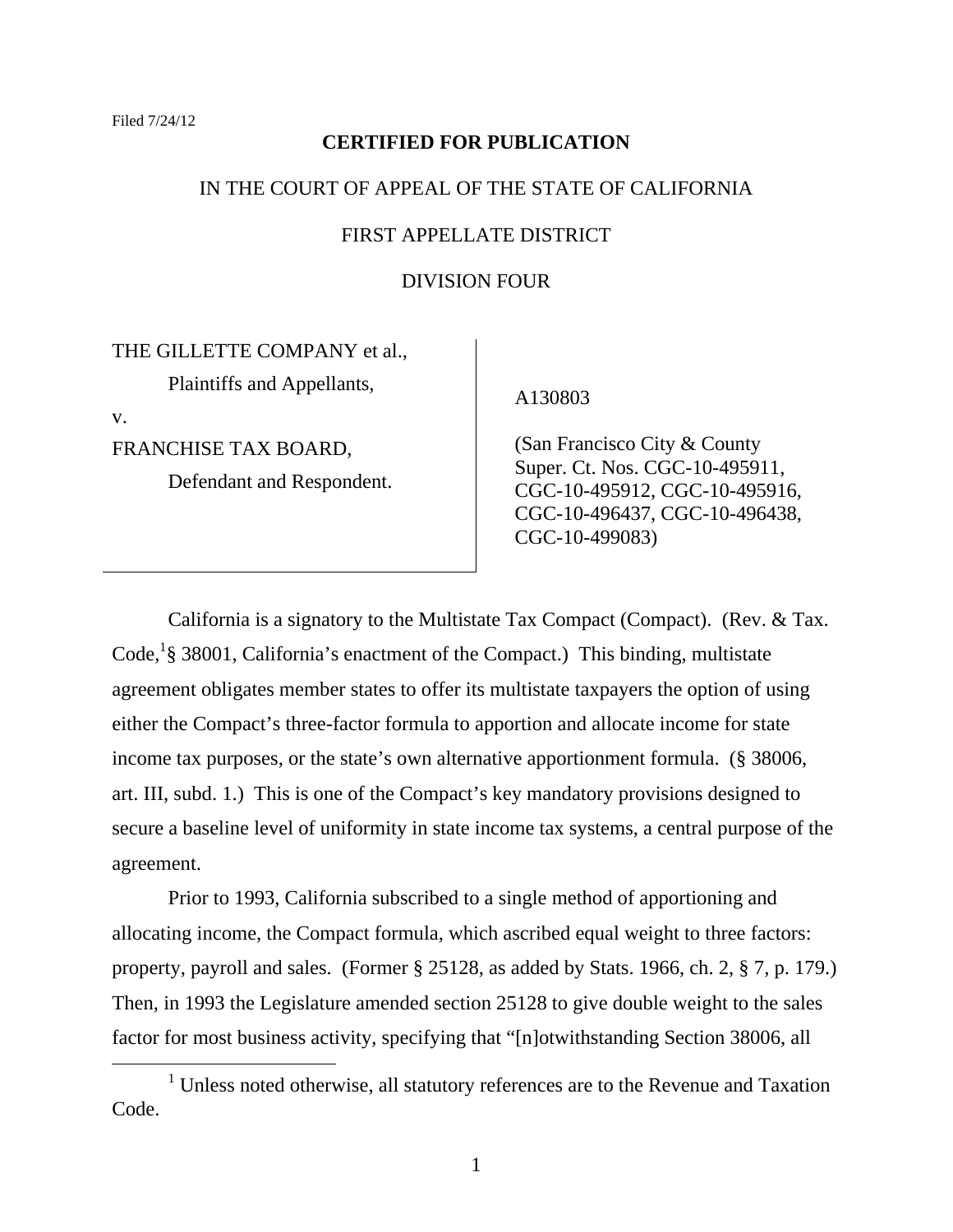business income shall be apportioned to this state by multiplying the [business] income by a fraction, the numerator of which is the property factor plus the payroll factor *plus twice the sales factor*, and the denominator of which is four . . . ." (Former § 25128, subd. (a), italics added, as amended by Stats. 1993, ch. 946, § 1, p.  $5441.$ )<sup>2</sup>

 These consolidated appeals brought by appellants the Gillette Company and its subsidiaries, and other corporate entities  $(Taxpayers)$ , present the issue of whether, for the tax years at issue since 1993, Taxpayers were entitled to elect the Compact formula, or, as respondent Franchise Tax Board (FTB) asserts, did the 1993 amendment to section 25128 repeal and supersede that formula, thereby making the state formula mandatory? We conclude that the Compact is a valid multistate compact, and California is bound by it and its apportionment election provision unless and until California withdraws from the Compact by enacting a statute that repeals section 38006. Accordingly, since California has not repealed section 38006 and withdrawn from the Compact, we reverse the trial court's order sustaining the FTB's demurrer without leave to amend.<sup>4</sup>

### **I. BACKGROUND**

## A*. Historical Context Leading to Enactment of the Compact*

 Recognizing the need for uniformity in the apportionment of corporate income for tax purposes among the various taxing states, in 1957 the National Conference of Commissioners on Uniform State Laws promulgated the Uniform Division of Income for

 <sup>2</sup> <sup>2</sup> For purposes of this appeal, the current version of section 25128, subdivision (a) is similar in all material respects to the 1993 amendment, reading as follows: "Notwithstanding Section 38006, all business income shall be apportioned to this state by multiplying the business income by a fraction, the numerator of which is the property factor plus the payroll factor plus twice the sales factor, and the denominator of which is four  $\dots$ ."

<sup>3</sup> Other appellants are Procter & Gamble Manufacturing Company; Kimberly-Clark Worldwide, Inc., and its subsidiaries; Sigma-Aldrich, Inc.; RB Holdings (USA) Inc., and Jones Apparel Group, Inc.

<sup>&</sup>lt;sup>4</sup> Despite the absence of a judgment of dismissal, we deem the order to incorporate such judgment because the trial court sustained a demurrer to all causes of action, and all that remains to render the order appealable is the formality of entering a judgment of dismissal. (*Melton v. Boustred* (2010) 183 Cal.App.4th 521, 527-528, fn. 1.)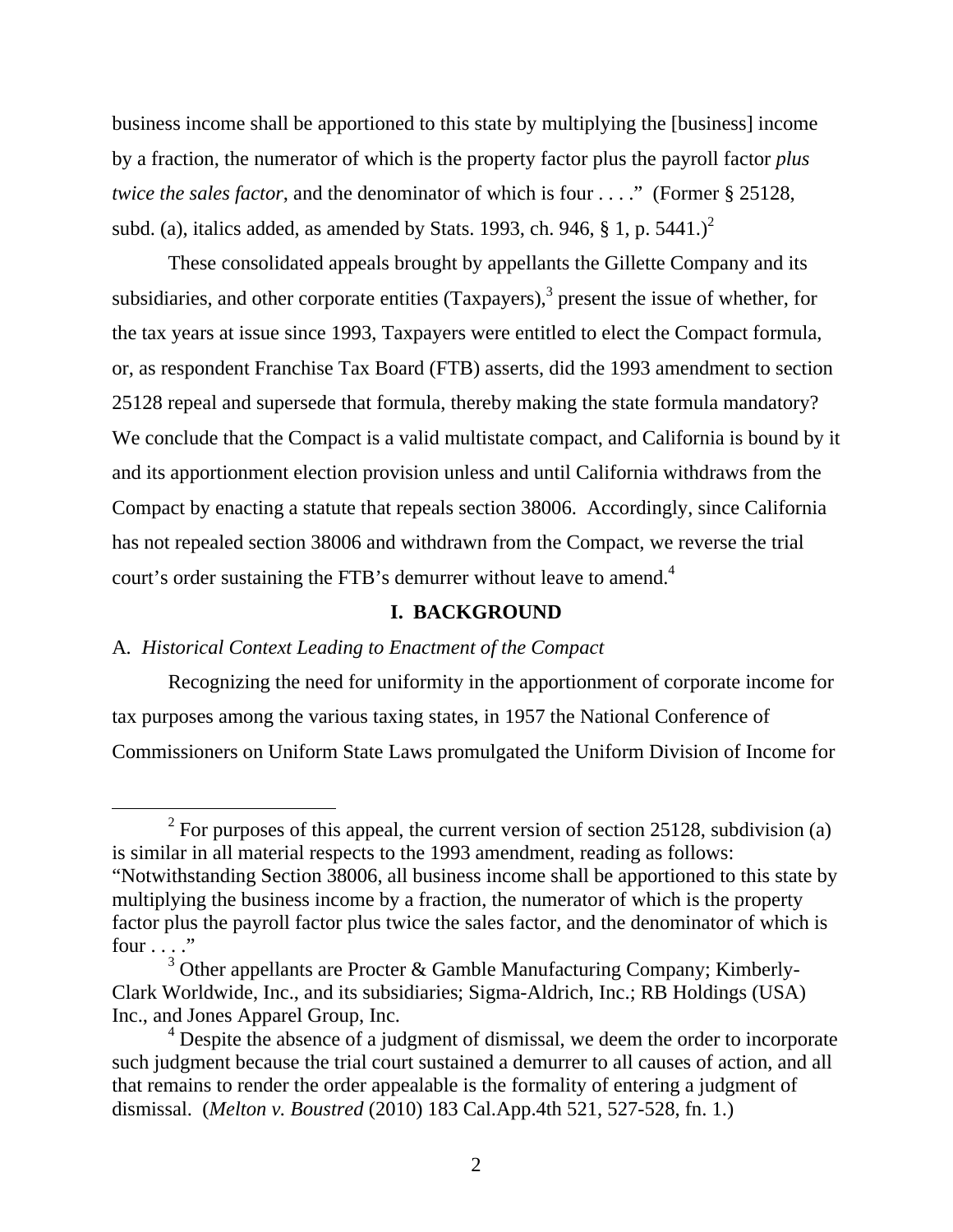Tax Purposes Act (UDITPA). (7A pt. 1 West's U. Laws Ann. (2002) pp. 141-142 & § 9.) To apportion a multistate corporation's business income among the various taxing states, UDITPA uses a three-factor, equally weighted formula consisting of property, payroll and sales receipts. (*Id*., § 9.) California adopted the UDITPA in 1966. (§ 25120 et seq.; Stats. 1966, ch. 2, § 7, pp. 177-181.)

 By 1959, only a few states had adopted the UDITPA. (7A pt. I, West's U. Laws Ann., *supra*, p. 141.) That year, the United States Supreme Court delivered its decision in *Northwestern Cement Co. v. Minn.* (1959) 358 U.S. 450, 452 (*Northwestern Cement*), holding that "net income from the interstate operations of a foreign corporation may be subjected to state taxation provided the levy is not discriminatory and is properly apportioned to local activities within the taxing State forming sufficient nexus to support the same." *Northwestern Cement* raised concerns in the business community and within weeks of the decision, Congress commenced hearings, culminating in the passage of Public Law No. 86-272 as an emergency, temporary measure some six months later. This law was intended to restrict the application of *Northwestern Cement* and created a subcommittee to study state business taxes and recommend legislation establishing uniform standards which states would observe in taxing income of interstate companies. (Fatale, Federalism and State Business Activity Tax Nexus; Revisiting Public Law No. 86-272 (Spring 2002) 21 Va. Tax Review, 435, 475-476; *U.S. Steel Corp. v. Multistate Tax Comm'n* (1978) 434 U.S. 452, 455 (*U.S. Steel*).) The subsequent study, commonly referred to as the "Willis Report" after Congressman Edwin E. Willis who chaired the subcommittee,<sup>5</sup> called for federal legislation that would have limited state authority to tax interstate business operations and imposed a uniform apportionment regime on the states. (State Taxation of Interstate Commerce, Rep. of the Special Subcommittee on State Taxation of Interstate Commerce of the Com. on the Judiciary, House of Representatives (Sept. 2, 1965) vol. 4, chs. 38, 39, pp. 1135-1136, 1143, 1161.)

 $rac{1}{5}$ Fatale, *supra*, at page 477.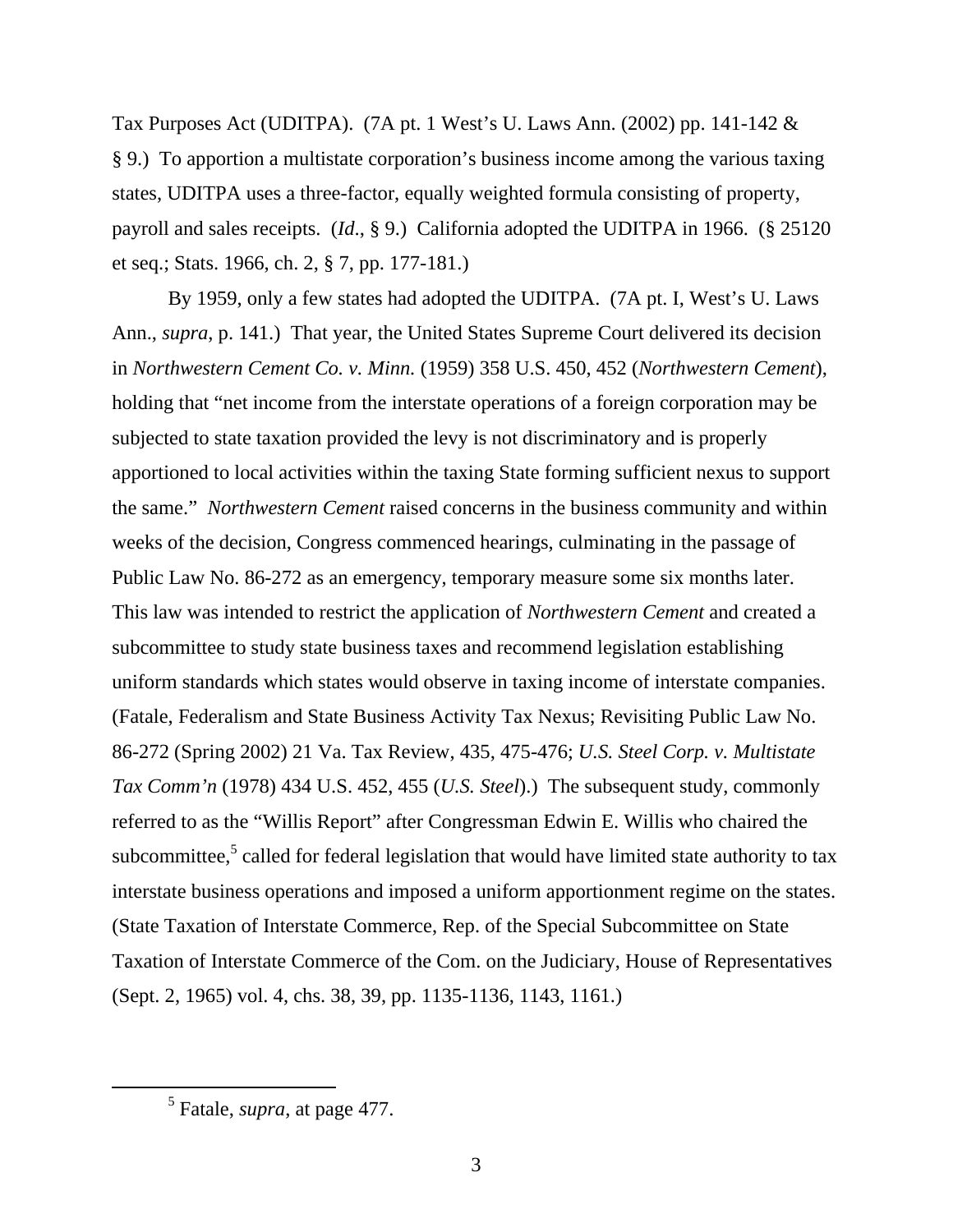In the wake of the Willis Report, Congress introduced a number of bills incorporating its recommendations. (*U.S. Steel*, *supra*, 434 U.S. at p. 456, fn. 4; Sharpe, *State Taxation of Interstate Businesses and the Multistate Tax Compact: The Search for a Delicate Uniformity* (1974) 11 Colum. J. of Law and Social Problems, 231, 242 & n. 43.) To stave off federal encroachment on their taxing powers and devise workable alternatives that would eliminate the need for congressional action, state tax administrators and other state leaders drafted the Compact; by June 1967, nine states had enacted the Compact, which by its terms became effective after seven states had adopted it. (Multistate Tax Com., First Ann. Rep. (1968) pp. 1-2; § 38006, art. X, subd. 1.)

### B. *Compact Provisions*

 California enacted the Compact in 1974. (§ 38001, Stats. 1974, ch. 93, § 3, p. 193.) Its purposes are to "1. Facilitate proper determination of State and local tax liability of multistate taxpayers, including the equitable apportionment of tax bases and settlement of apportionment disputes. [¶] 2. Promote uniformity or compatibility in significant components of tax systems. [¶] 3. Facilitate taxpayer convenience and compliance in the filing of tax returns . . . . [¶] 4. Avoid duplicative taxation." (§ 38006, art. I.)

 Article IV adopts the UDITPA and its equally weighted, three-factor apportionment formula, stating in part: "All business income shall be apportioned to this State by multiplying the income by a fraction, the numerator of which is the property factor plus the payroll factor plus the sales factor, and the denominator of which is three." (§ 38006, art. IV, subd. 9.) However, article III allows taxpayers the option of apportioning and allocating income pursuant to the UDITPA formula *or* pursuant to a given state's alternative apportionment provisions: "Any taxpayer subject to an income tax whose income is subject to apportionment and allocation for tax purposes pursuant to the laws of a party State . . . may elect to apportion and allocate his income in the manner provided by the laws of such State . . . without reference to this compact, or may elect to apportion and allocate in accordance with Article IV." (§ 38006, art. III, subd. 1.) As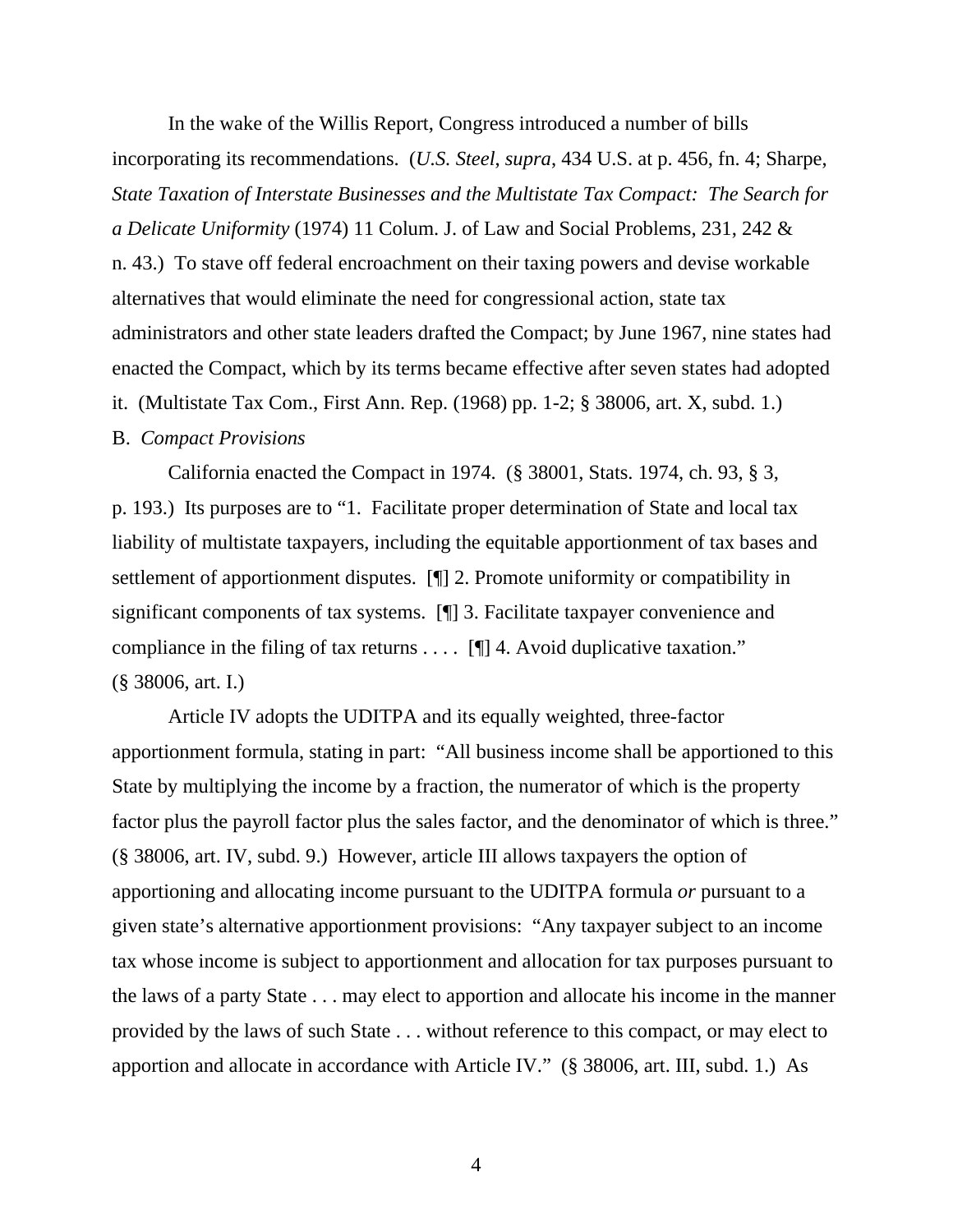noted in the Multistate Tax Commission's Third Annual Report  $(1969-1970)$ ,  $6$  "The Multistate Tax Compact makes UDITPA available to each taxpayer on an optional basis, thereby preserving for him the substantial advantages with which lack of uniformity provides him in some states. Thus a corporation which is selling into a state in which it has little property or payroll will want to insist upon the use of the three-factor formula (sales, property and payroll) which is included in UDITPA because that will substantially reduce his tax liability to that state below what it would be if a single sales factor formula were applied to him[;] on the other hand, he will look with favor upon the application of the single sales factor formula to him by a state from which he is selling into other states, since that will reduce his tax liability to that state. The Multistate Tax Compact thus preserves the right of the states to make such alternative formulas available to taxpayers even though it makes uniformity available to taxpayers where and when desired." (*Id*. at p. 3.)

 Article V sets out the rules for sales and use tax credits and exemptions, therein obligating each party state to provide a full credit to taxpayers who previously paid sales or use tax to another state with respect to the same property, and to honor sales and use tax exemption certificates from other states. (§ 38006, art. V, subd. 1.)

 The Compact leaves other matters entirely to state control. For example, it reserves to the states control over the rate of tax (§ 38006, art. XI, subd. (a)), and simply does not address the composition of a corporation's tax base.

 As well, the Compact creates the Multistate Tax Commission (Commission) with powers to study state and local tax systems, develop and recommend proposals for greater uniformity of state and local tax laws, and compile and publish information helpful to the states. (§ 38006, art. VI, subds. 1, 3.) Each party state appoints a member to the Commission and pays its share of expenses. (*Id*., art. VI, subds. 1(a), 4(b).) The Commission may adopt uniform regulations in cases where two or more states have uniform or similar provisions relating to specific types of taxes. (*Id*., art. VII.) However,

 <sup>6</sup>  $<sup>6</sup>$  Hereafter, Third Commission Report.</sup>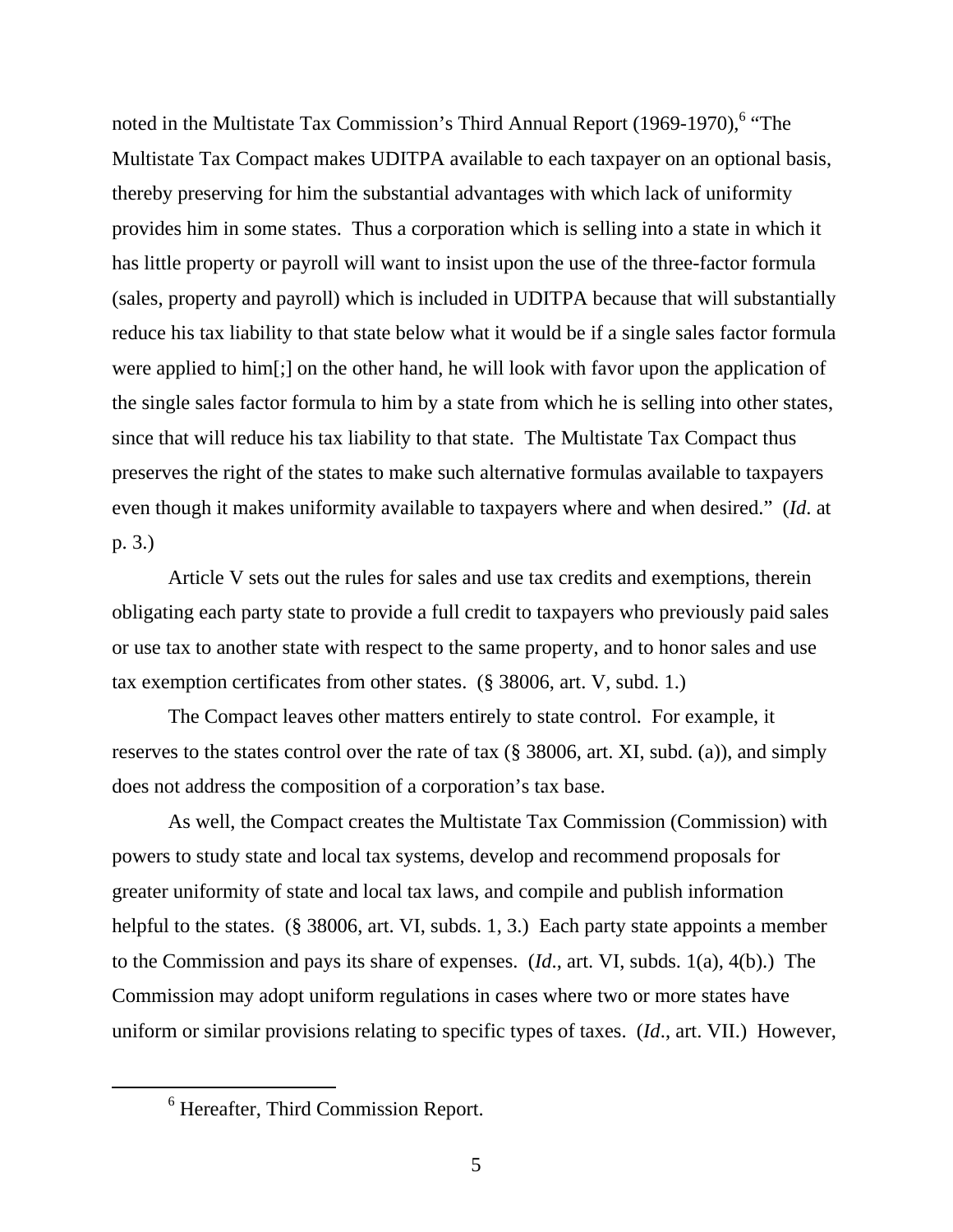such regulations are advisory only—each state makes its own decision whether to adopt the regulation in accordance with its own law. (*Id*., art. VII, subd. 3.) Additionally, the Commission may perform interstate audits, if requested by a party state; the governing article applies only in states that specifically adopt it by statute. (*Id*., art. VIII, subds. 1, 2.)

 Finally, under the Compact, states are free to withdraw from the Compact at any time "by enacting a statute repealing the same." (§ 38006, art. X, subd. 2.) C. *U.S. Steel* 

In 1972, a group of multistate corporate taxpayers brought an action on behalf of themselves and all other such taxpayers threatened with audits by the Commission. The complaint challenged the constitutionality of the Compact on several grounds, including that it was invalid under the compact clause of the United States Constitution.<sup>7</sup> (*U.S. Steel*, *supra*, 434 U.S. at p. 458.)

 The high court acknowledged that the compact clause, taken literally, would require the states to obtain congressional approval before entering into any agreement among themselves, "irrespective of form, subject, duration, or interest to the United States." (*U.S. Steel, supra,* 434 U.S. at p. 459.) However, it endorsed an interpretation, established by case law, that limited application of the compact clause " 'to agreements that are "directed to the formation of any combination tending to the increase of political power in the States, which may encroach upon or interfere with the just supremacy of the United States." [Citations.]' This rule states the proper balance between federal and state power with respect to compacts and agreements among States." (*Id*. at p. 471, initial quote from *Virginia v. Tennessee* (1893) 148 U.S. 503, 519.)

 Framing the test as whether the Compact enhances state power with respect to the federal government, the court concluded it did not: "This pact does not purport to authorize the member States to exercise any powers they could not exercise in its

 $\frac{1}{7}$  $7$  The compact clause of article I, section 10, clause 3 of the United States Constitution states: "No state shall, without the consent of Congress, . . . enter into any agreement or compact with another state, or with a foreign power . . . ."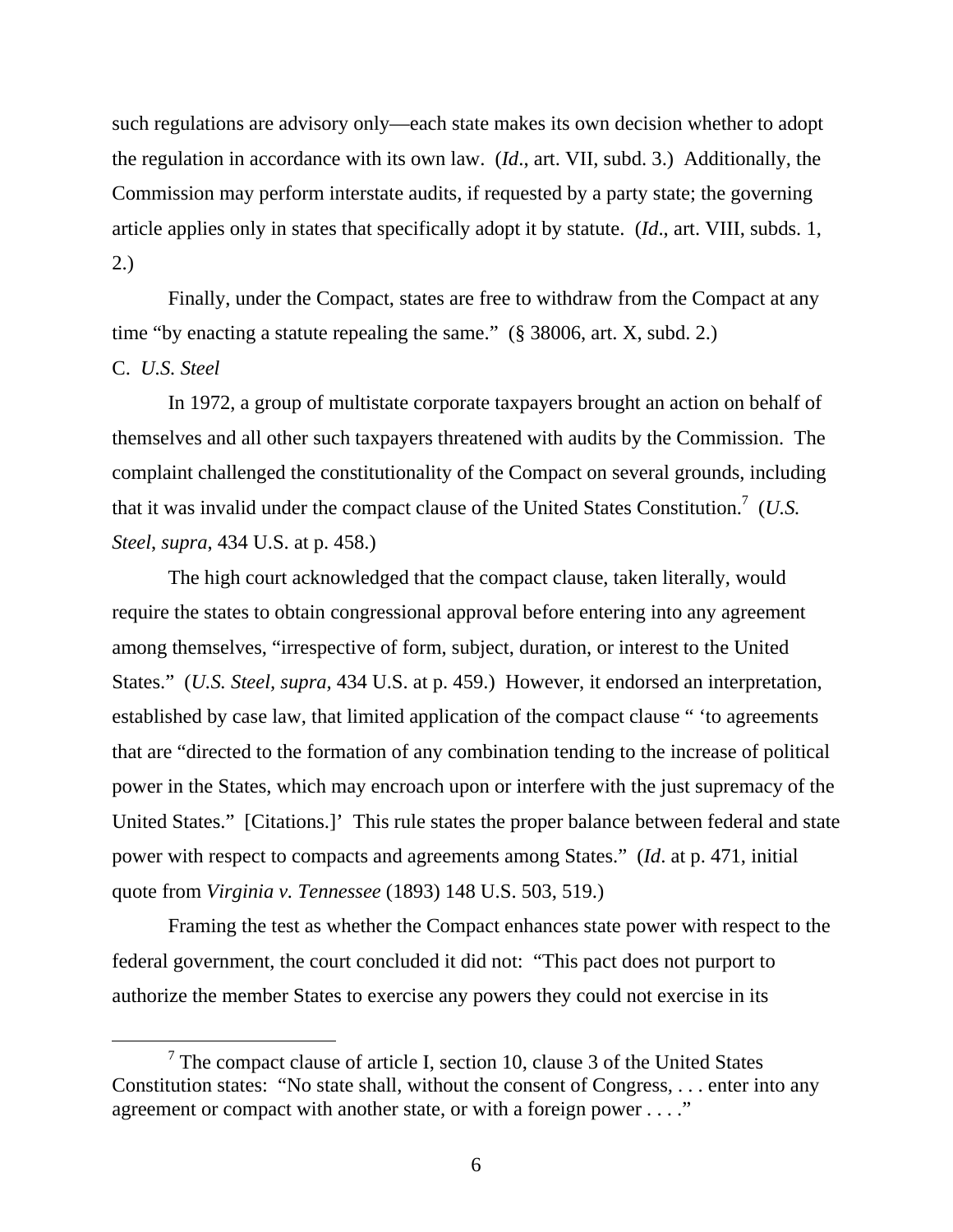absence. Nor is there any delegation of sovereign power to the Commission; each State retains complete freedom to adopt or reject the rules and regulations of the Commission. Moreover . . . , each State is free to withdraw at any time." (*U.S. Steel, supra,* 434 U.S. at p. 473.) In the end the court rejected all of the plaintiffs' challenges to the constitutional validity of the Compact. (*Id*. at p. 479.)

#### D. *Amendment of Section 25128; Litigation*

 Prior to 1993, California required corporations to apportion their business income to California using the standard UDITPA, equally weighted three-factor apportionment formula. (§ 25128, as adopted in 1966; see also § 38006, art. IV, subd. 9.) In 1993, the Legislature amended this formula to give double weight to the sales factor and specified that the new formula was mandatory, providing in relevant part: "*Notwithstanding Section 38006* [the Compact], all business income shall be apportioned to this state by multiplying the [business] income by a fraction, the numerator of which is the property factor plus the payroll factor *plus twice the sales factor*, and the denominator of which is four . . . ." (§ 25128, subd. (a), italics added; Stats. 1993, ch. 946, § 1, p. 5441.)

 In January 2010, the Taxpayers lodged six complaints for the refund of taxes which the court thereafter consolidated. Therein, they argued that the amended section 25128 did not override or repeal the UDITPA formula set forth in section 38006, and sought a refund of approximately \$34 million. The Taxpayers alleged that they began filing claims for refund in  $2006$ ,<sup>8</sup> based on their election to compute their California apportionable income "using the three-factor apportionment formula (property, payroll, and single-weighted sales) set forth in . . . § 38006." The FTB denied the refund claims for the years at issue.

 The FTB demurred on grounds that the amended section 25128 mandated the exclusive use of the double-weighted sales factor, and according to its plain and unambiguous language, negated the Taxpayers' claim of entitlement to elect the UDITPA formula. The trial court agreed that section 25128 "clearly express[ed] an intention to

 <sup>8</sup> Sigma-Aldrich, Inc., began filing refund claims in 2003; RB Holdings (USA), Inc., began filing refund claims in 2007.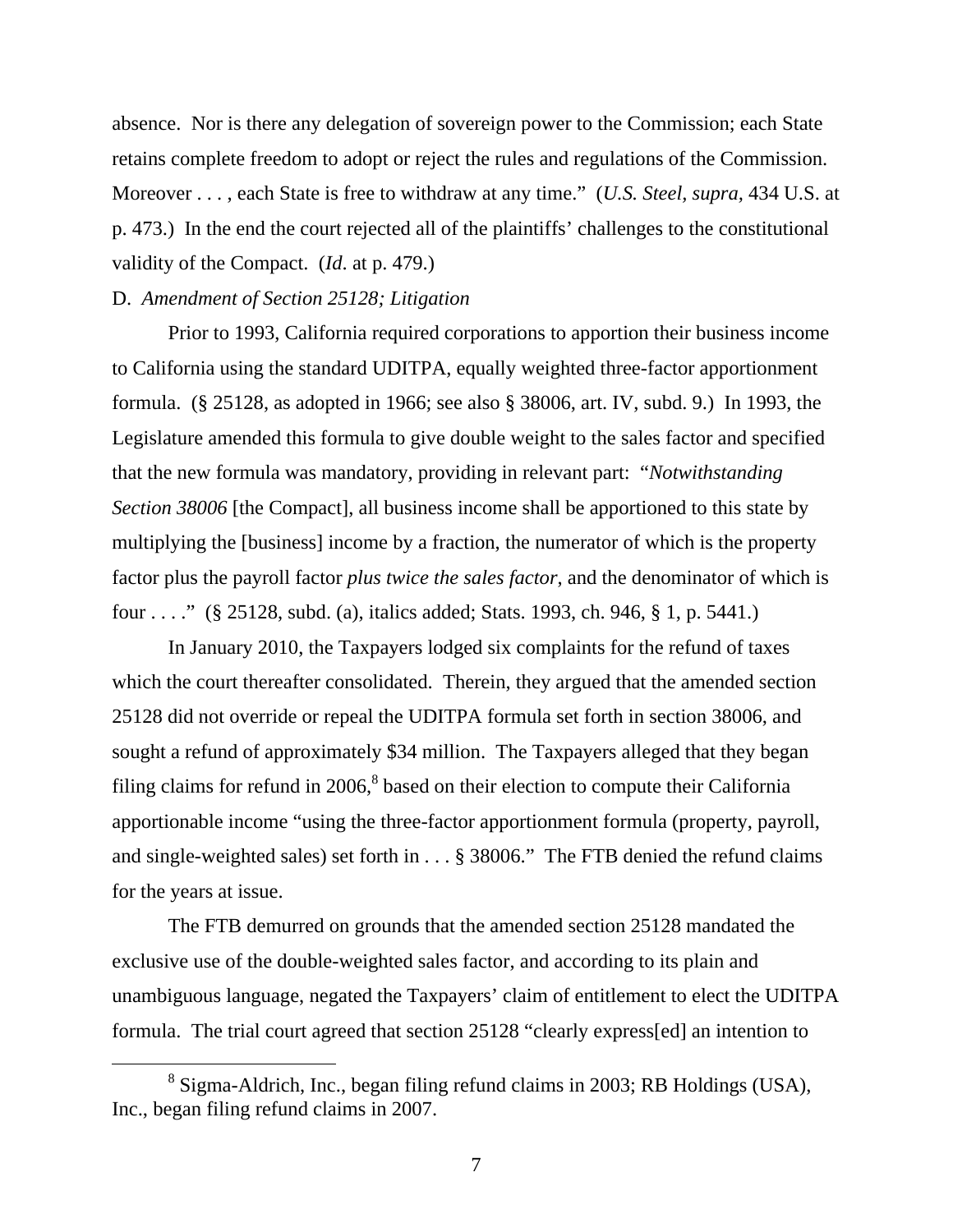take away the alternative under [section] 38006," and additionally the court in *U.S. Steel* determined that this alternative statutory scheme "could be obviated in the manner that the Legislature did." Therefore, it sustained the FTB's demurrer to the complaints without leave to amend and entered judgment accordingly.

### **II. DISCUSSION**

#### A. *Introduction*

 The Taxpayers are adamant that the Compact is a valid, binding compact and as such, the Legislature cannot override and eliminate the section 38006 option for taxpayers to elect the Compact's apportionment formula. The FTB maintains as a threshold matter that the Taxpayers lack standing to complain of any purported violation of the Compact. On the substantive front the FTB contends that the plain language of section 25128 mandates the exclusive use of the double-weighted sales apportionment formula, thereby eliminating use of the equally weighted three-factor apportionment formula set forth as a taxpayer option in section 38006. Further, it urges that under California statutory and contract law, the Legislature had the power, and properly enacted legislation, to repeal section 38006 to the extent necessary to impose this mandatory apportionment formula on taxpayers.

### B. *Nature of Interstate Compacts*

 Some background on the nature of interstate compacts is in order. These instruments are legislatively enacted, binding and enforceable agreements between two or more states. (Litwak, *Interstate Compact Law: Cases and Materials* (Semaphore Press 2011) pp. 5, 12.) Initially used to resolve boundary disputes, today interstate compacts are a staple of interstate cooperation and, in addition to taxes, span a wide range of subject matter and issues including forest firefighting; water allocation; mining regulation; storage of low level radioactive waste; transportation; environmental preservation and resource conservation; regulation of electric energy; higher education and regional cultural development. (Davis, *Interstate Compacts in Commerce and Industry* (1998) 23 Vt. L.Rev. 133, 139-143.)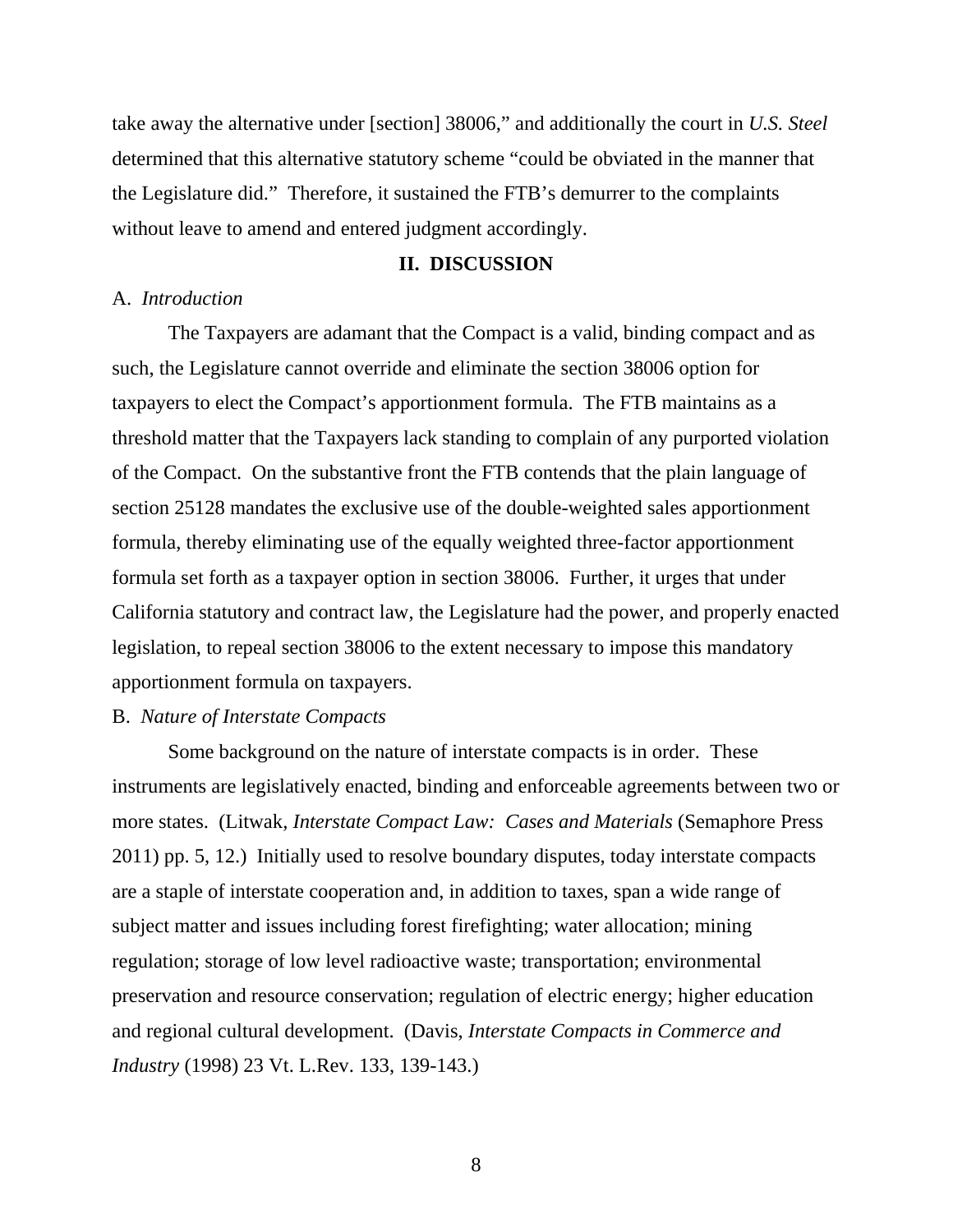As we have seen, some interstate compacts require congressional consent, but others, that do not infringe on the federal sphere, do not. Questioning whether similar statutes in two states constituted a compact, the Supreme Court has outlined what it deemed "classic indicia" of such instruments: "We have some doubt as to whether there is an agreement amounting to a compact. The two statutes are similar in that they both require reciprocity and impose a regional limitation, both legislatures favor the establishment of regional banking in New England, and there is evidence of cooperation among legislators, officials, bankers, and others in the two States in studying the idea and lobbying for the statutes. But several of the classic indicia of a compact are missing. No joint organization or body has been established to regulate regional banking or for any other purpose. Neither statute is conditioned on action by the other State, and each State is free to modify or repeal its law unilaterally. Most importantly, neither statute requires a reciprocation of the regional limitation." (*Northeast Bancorp v. Board of Governors, FRS* (1985) 472 U.S. 159, 175 (*Bancorp*).) The Ninth Circuit Court of Appeals has aptly summarized *Bancorp* as setting forth three primary indicia: "These are establishment of a joint organization for regulatory purposes; conditional consent by member states in which each state is not free to modify or repeal its participation unilaterally; and state enactments which require reciprocal action for their effectiveness." (*Seattle Master Builders v. Pacific N.W. Elec. Power* (9th Cir. 1986) 786 F.2d 1359, 1363.)

 Where, as here, federal congressional consent was neither given nor required, the Compact must be construed as state law. (*McComb v. Wambaugh* (3d Cir. 1991) 934 F.2d 474, 479.) Moreover, since interstate compacts are agreements enacted into state law, they have dual functions as enforceable contracts between member states and as statutes with legal standing within each state; and thus we interpret them as both. (*Aveline v. Bd*. *of Probation and Parole* (1999) 729 A.2d 1254, 1257; see Broun et al., *The Evolving Use and the Changing Role of Interstate Compacts* (ABA 2006) § 1.2.2, pp. 15-24 (Broun on Compacts); 1A Sutherland, Statutory Construction (7th ed. 2009) § 32:5; *In re C.B.* (2010) 188 Cal.App.4th 1024, 1031 [recognizing that Interstate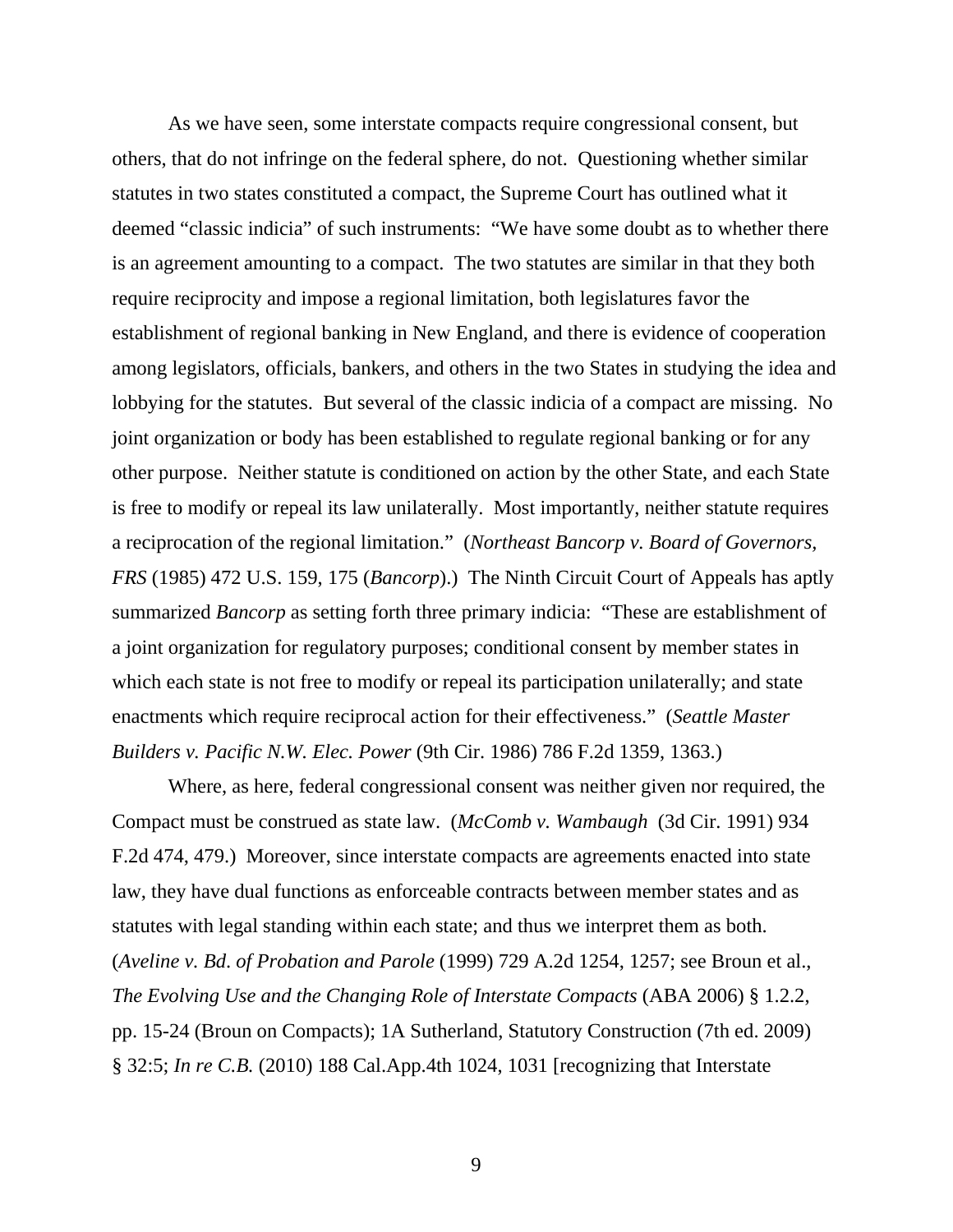Compact on Placement of Children shares characteristics of both contractual agreements and statutory law].)

 The contractual nature of a compact is demonstrated by its adoption: "There is an offer (a proposal to enact virtually verbatim statutes by each member state), an acceptance (enactment of the statutes by the member states), and consideration (the settlement of a dispute, creation of an association, or some mechanism to address an issue of mutual interest.)" (Broun on Compacts, *supra*, § 1.2.2, p. 18.) As is true of other contracts, the contract clause of the United States Constitution shields compacts from impairment by the states. (*Aveline v. Bd. of Probation and Parole*, *supra*, 729 A.2d at p. 1257, fn. 10.) Therefore, upon entering a compact, "it takes precedence over the subsequent statutes of signatory states and, as such, a state may not unilaterally nullify, revoke or amend one of its compacts if the compact does not so provide." (*Ibid.*; accord, *Intern. Union v. Del. River Joint Toll Bridge* (3d Cir. 2002) 311 F.3d 273, 281.) Thus interstate compacts are unique in that they empower one state legislature—namely the one that enacted the agreement—to bind all future legislatures to certain principles governing the subject matter of the compact. (Broun on Compacts, *supra*, § 1.2.2, p. 17.)

 As explained and summarized in *C.T. Hellmuth v. Washington Metro. Area Trans.* (D.Md. 1976) 414 F.Supp. 408, 409 (*Hellmuth*): "Upon entering into an interstate compact, a state effectively surrenders a portion of its sovereignty; the compact governs the relations of the parties with respect to the subject matter of the agreement and is superior to both prior and subsequent law. Further, when enacted, a compact constitutes not only law, but a contract which may not be amended, modified, or otherwise altered without the consent of all parties. It, therefore, appears settled that one party may not enact legislation which would impose burdens upon the compact absent the concurrence of the other signatories." Cast a little differently, "[i]t is within the competency of a State, which is a party to a compact with another State, to legislate in respect of matters covered by the compact so long as such legislative action is in approbation and not in reprobation of the compact." (*Henderson v. Delaware River Joint Toll Bridge Com'm*  (1949) 66 A.2d 843, 849-450.) Nor may states amend a compact by enacting legislation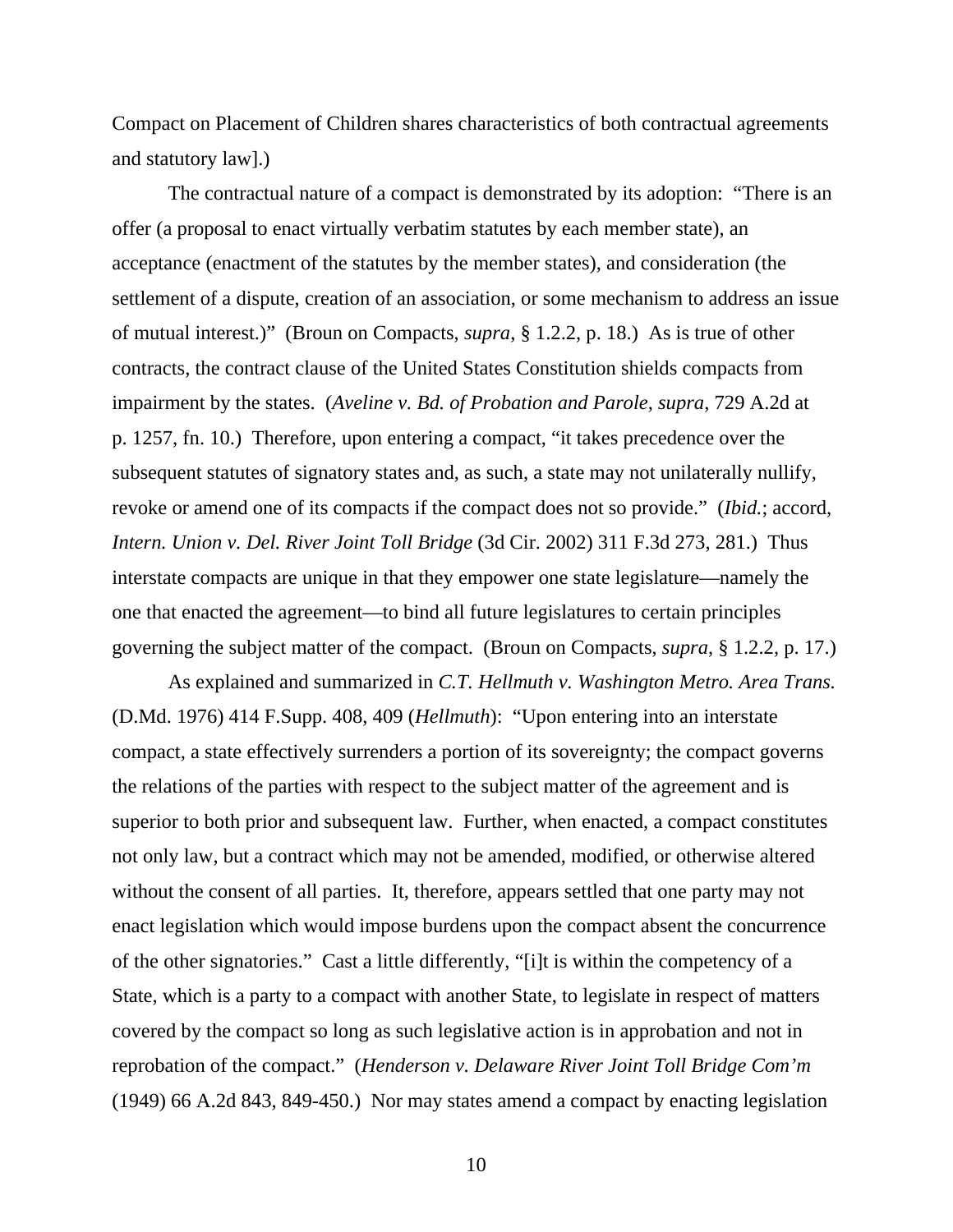that is substantially similar, unless the compact itself contains language enabling a state or states to modify it through legislation " 'concurred in' " by the other states. (*Intern. Union v. Del. River Joint Toll Bridge, supra,* 311 F.3d at pp. 276-280.)

### C. *Taxpayers Have Standing to Pursue These Actions*

The FTB asserts that even if California breached its obligations under the Compact, the Taxpayers have no judicial remedy, are not parties to the agreement and have no enforceable rights under it.

 First, this is an action for the refund of corporate taxes paid to the state pursuant to section 19382, and without question the Taxpayers have standing in such an action to claim "that the tax computed and assessed is void in whole or in part . . . ." (*Ibid*.)

 Furthermore, the Compact, at section 38006, article III, subdivision 1 explicitly gives taxpayers whose income is subject to apportionment and allocation under the laws of a party state the option to elect to apportion its taxes under UDITPA, the Compact formula. This is a right specifically extended not to the party states but to taxpayers as third parties regulated under the Compact, and as such Taxpayers may seek to enforce this right as part of its tax refund suit. Moreover, the stated purposes of the Compact explicitly embrace taxpayer interests. These purposes include facilitating (1) "proper determination of State and local tax liability of multistate taxpayers, including the equitable apportionment of tax bases" and (2) "taxpayer convenience." (§ 38006, art. I, subds. 1, 3.)

*Alabama v. North Carolina* (2010) \_\_\_ U.S. \_\_\_ [130 S.Ct. 2295], characterized as "particularly instructive" by the FTB, is not. There, the Supreme Court ruled that the agency created by the Compact could not bring claims for breach of compact by a party state *in a stand-alone action under the Supreme Court's original jurisdiction* because it had "neither a contractual right to performance by the party States nor enforceable statutory rights under [the compact]." (*Id*. at p. 2315.) Our case has nothing to do with the unique features of federal original jurisdiction. (U.S. Const., art. III, § 2, cl. 2.)

 In any event, in contrast, here the codified compact extends the right to election to appropriate taxpayers. We find the decision in *Borough of Morrisville v. Delaware Riv.*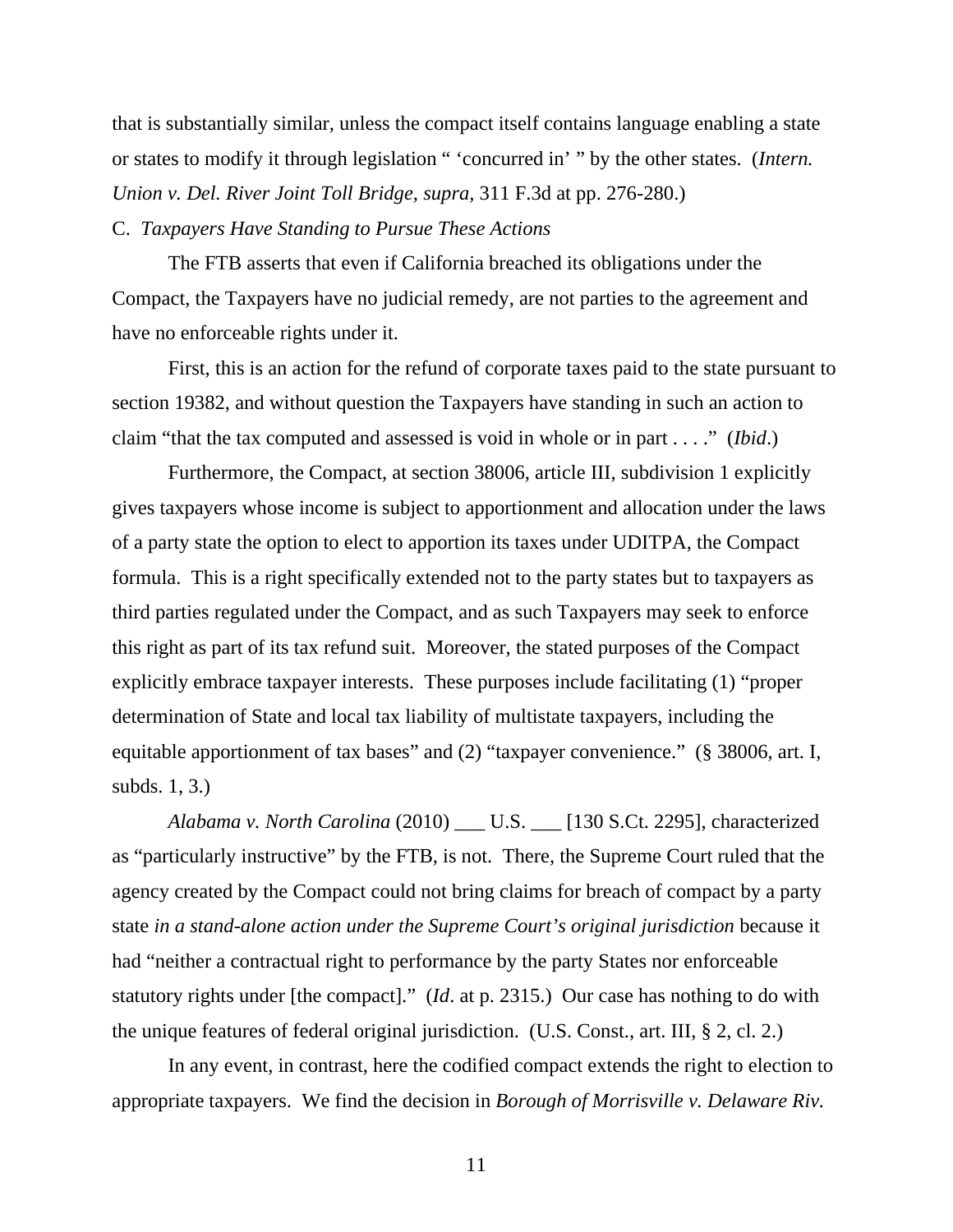*Bas. Com'n* (E.D.Pa. 1975) 399 F.Supp. 469, 472-473, footnote 3 persuasive. There, the plaintiff municipalities who used water from the Delaware River claimed that the compact commission in question exceeded its authority and violated the compact and federal law by imposing certain water charges. Resolving the standing issue in favor of the plaintiffs, the district court further stated that " '[t]o hold that the Compact is an agreement between the political signatories imputing only to those signatories standing to challenge actions pursuant to it would be unduly narrow in view of the direct impact on plaintiffs and other taxpayers.' " (*Id.* at p. 473.) This view is reinforced by commentators: "For the most part, interstate compacts have not created any privately assertable rights . . . . However, this is not invariably the case. For example, water allocation compacts, while they apportion water among states, may affect the rights of individual water users in such a way as to make them proper parties to suits. In such situations, the governing fact is that compacts are statutory law. Consequently, the assertion of private rights created or otherwise affected by a compact is procedurally similar to the assertion of such rights conferred by other statutes of the jurisdiction dealing with similar subject matter." (Zimmerman & Wendell, *The Law and Use of Interstate Compact*s (The Council of State Governments 1976) Compact Law, ch. 1, pp. 14-15.)

## D. *The Compact Is a Valid, Enforceable Interstate Compact*

To reiterate*,* the high court in *U.S. Steel* upheld the facial validity of the Compact against various constitutional challenges. (*U.S. Steel*, *supra*, 434 U.S. at pp. 473-479.) Our own Attorney General has acknowledged the binding force of the Compact. (80 Ops.Cal.Atty.Gen. 213, 214 (1997): by virtue of enacting the Compact as part of the law of this state, the Compact makes California a member of the Commission and the only way to withdraw from commission membership is by enacting repealing legislation.)

 Moreover, the Compact satisfies indicia of a compact. (See *Seattle Master Builders v. Pacific N.W. Elec. Power*, *supra*, 786 F.2d at p. 1363.) The Commission is an operational body charged with duties and powers in furtherance of the Compact's purposes. It oversees the Compact, is composed of tax administrators from all member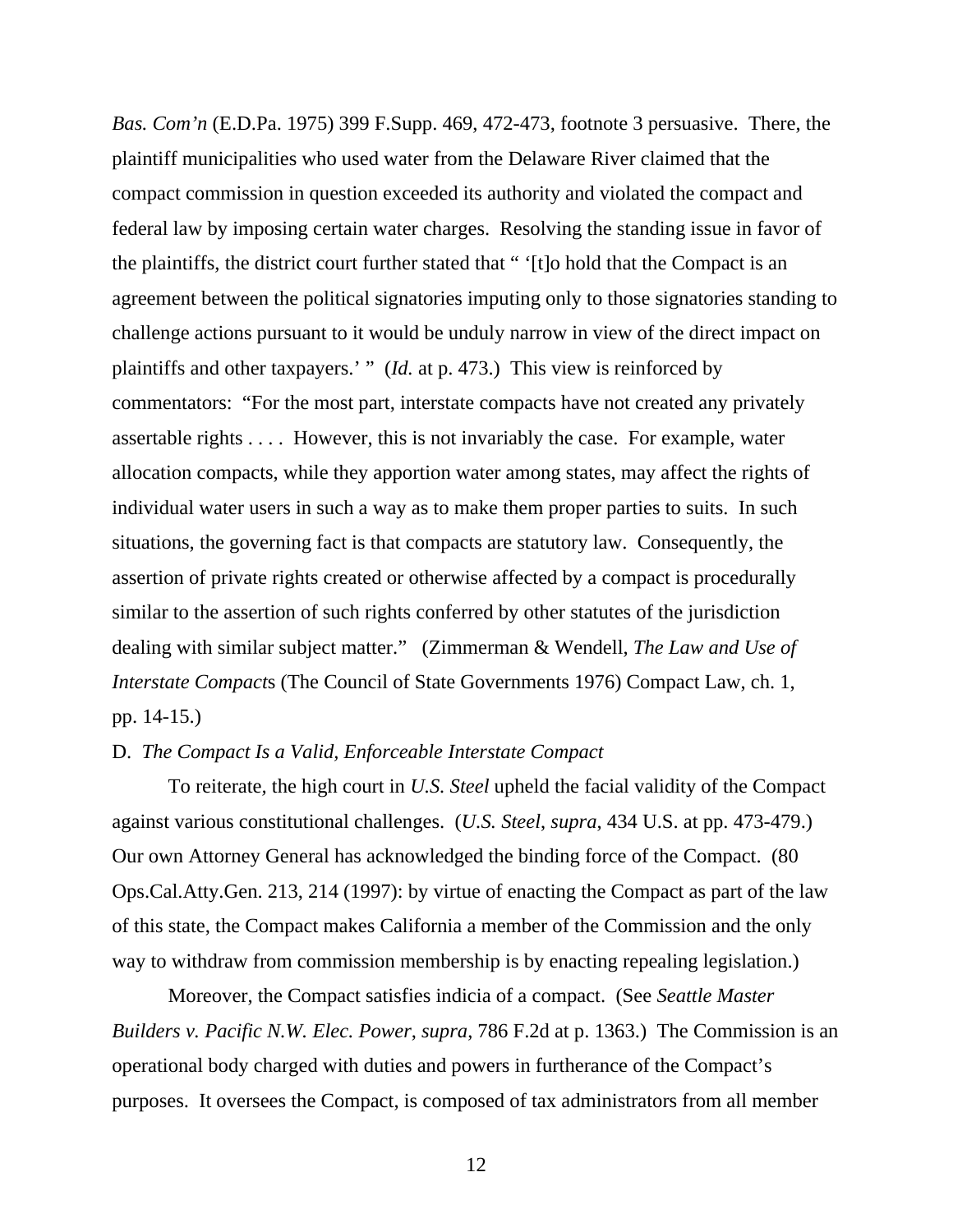states, and is financed through a process of allocation and apportionment. (§ 38006, art. VI.) Meeting on at least an annual basis, and with representation from each signatory state, the Commission is a vehicle for continuing cooperative action among those states.

 Additionally, the Compact builds in binding reciprocal obligations that advance uniformity. First, as we have discussed, it secures an election for multistate taxpayers to opt for apportioning their business income under UDITPA, the Compact formula, or in accordance with the state's own apportionment formula. (§ 38006, art. III, subd. 1.) The election provision is not optional for party states. Because any multistate taxpayer "may elect" either approach, the party states must make the election available. As set forth above, the Commission has explained that the mandate to make UDITPA available on an optional basis to taxpayers preserves "the substantial advantages with which lack of uniformity provides [the taxpayer] in some states." (Third Commission Report, *supra*, at p. 3.) Thus the Compact reserves to the states the right to provide taxpayers with alternative formulas, while at the same time making uniformity available when and where desired. (*Ibid*.)

 As well, the Compact commits each state to provide sales and use tax credits and exemptions. (§ 38006, art. V.) Again, the sales and use tax provisions are mandatory on signatory states.

 Finally, the Compact provides for a state's orderly withdrawal, namely by enacting a statute repealing the Compact. However, any repealing legislation must be prospective in nature, because it cannot "affect any liability already incurred by or chargeable to a party State prior to the time of such withdrawal." (§ 38006, art. X, subd. 2.) Although notice to sister states is not specifically required, by requiring repealing state legislation, the process itself calls for a measured, deliberative decision prior to withdrawal. Moreover, advance notice could easily be accomplished through the work of the Commission.

 Nevertheless, the right to withdraw is unilateral. Citing *Bancorp*, the FTB suggests that the withdrawal provision renders the Compact something less than a binding agreement. However, this type of withdrawal provision is common in other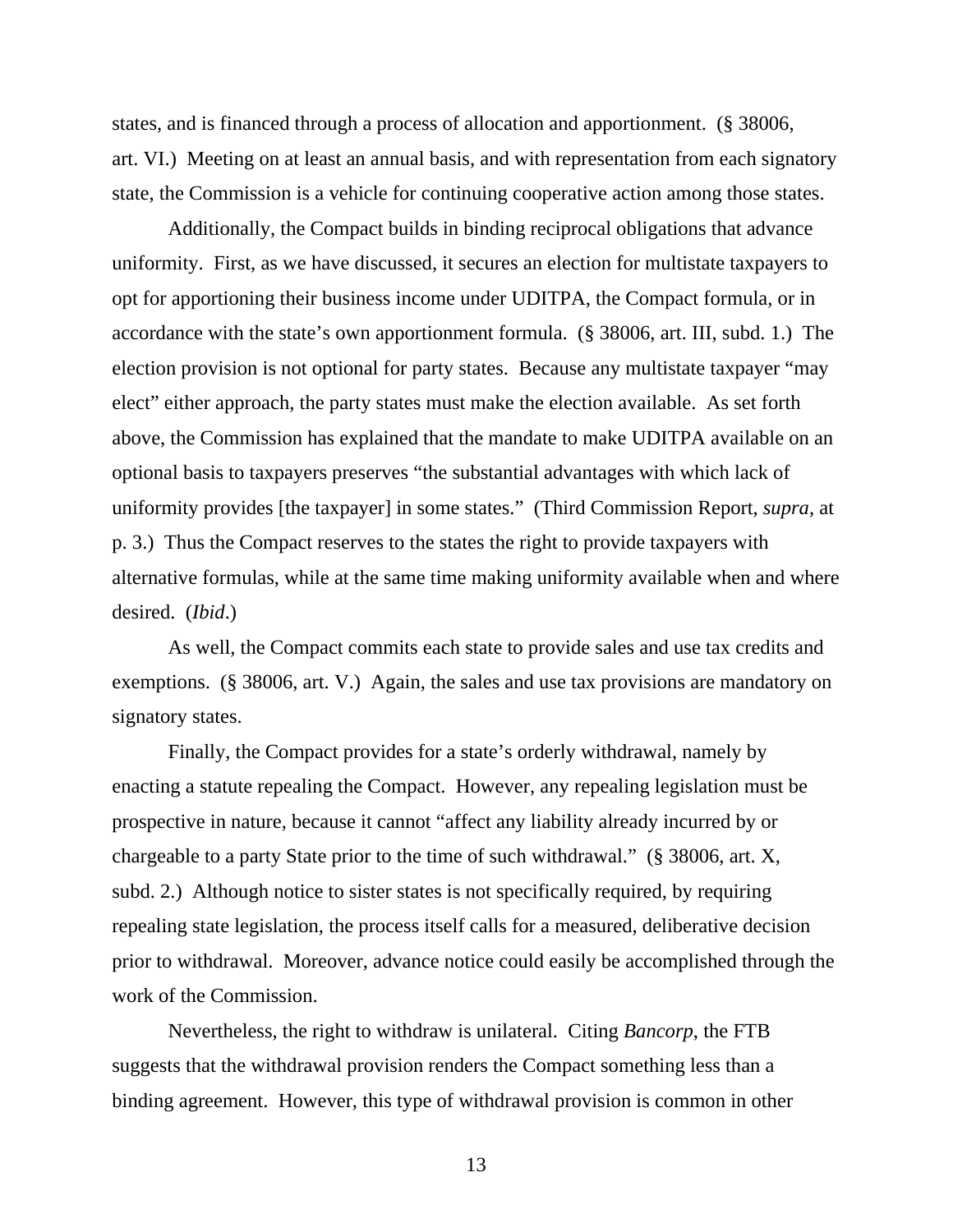interstate compacts and has not been the death knell rendering them nonbinding and invalid. California is a party to a number of interstate compacts containing virtually identical withdrawal provisions, coupled with some type of notice requirement. (See Gov. Code, § 66801 (art. X, subd. (c)) [delineating withdrawal provision for Tahoe Regional Planning Compact]; Veh. Code, § 15027 [same for Driver License Compact]; Welf. & Inst. Code, § 1400, art. XI, subd. (a) [same for Interstate Compact on Juveniles]; Pen. Code, § 11180, art. XII, § A [Interstate Compact for Adult Offender Supervision]; Ed. Code, § 12510, art. VIII [Compact for Education].)

 Furthermore, the situation in *Bancorp*, cited by the FTB, differs dramatically from the case at hand. There, Massachusetts and Connecticut enacted similar statutes allowing regional interstate banking acquisitions. However, unlike section 38006, these statutes were not jointly entered into as a binding agreement; they did not create an administrative body nor did they require reciprocation in key respects; and they could be changed as well as repealed at will. (*Bancorp*, *supra*, 472 U.S. at p. 175.)

 The FTB also points to a recent Commission document that refers to the Compact as a "model law" and "not truly a compact."<sup>9</sup> The Commission's statements do not alter the reality that the Compact is binding on California. Indeed, the Compact operates as a model law as to those states that choose to be associate members, rather than signatory members. Pursuant to the Commission bylaws, the Commission may grant associate membership to states which have not enacted the Compact but which have, for example, enacted legislation that makes effective adoption of the Compact dependent on a subsequent condition. (Third Commission Report, *supra*, at p. 96.) Before the Legislature enacted the Compact, California was an associate member. Now it is a full Compact member, having enacted the Compact "into law and entered into [it] with all

 $\frac{1}{9}$ <sup>9</sup> Multistate Tax Compact, Suggested State Legislation and Enabling Act, accessed on the Web site of the Multistate Tax Commission on July 23, 2012. <http://www.mtc.gov/uploadedFiles/Multistate\_Tax\_Commission/About\_MTC/MTC\_C ompact/COMPACT(1).pdf>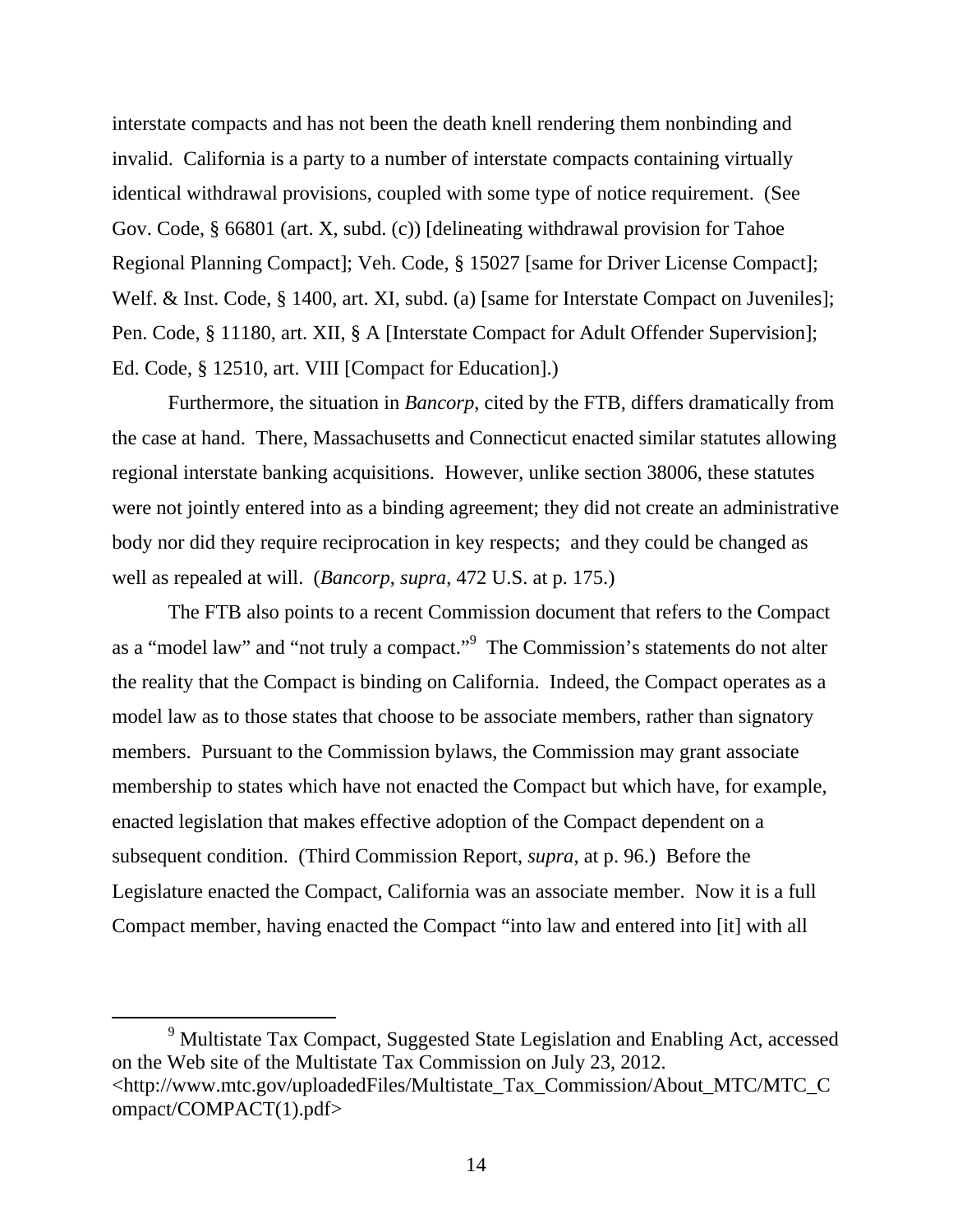jurisdictions legally joining therein . . . ." (§ 38001.) That the Compact did not "enter into force" until enacted into law by seven states also distinguishes it from a model law.

 The FTB also intimates that the Compact is invalid under article 13, clause 31 of our state Constitution, which states: "The power to tax may not be surrendered or suspended by grant or contract." But of course by entering the Compact, California has neither surrendered nor suspended its taxing powers. California retains full control of its tax base, tax rate and tax revenues; it simply has obligated itself to provide taxpayers with an option to use UDITPA or the state formula and can rescind that obligation by withdrawing from the Compact.

### E. *California Cannot Unilaterally Repeal Compact Terms*

 The thrust of the FTB on appeal is this: Confirming the Legislature's authority to amend, repeal or supersede existing statutes, it proceeds to urge as a matter of statutory construction that the Legislature's choice of the "[n]otwithstanding Section 38006" language in the 1993 amended section 25128 overrides section 38006, thus excising the taxpayer option to use UDITPA, the Compact apportionment formula. Indeed, it goes so far as to say that this language "constitutes a repeal of section 38006 to the extent necessary to impose a mandatory double-weighted sales apportionment formula upon taxpayers."

Were this simply a matter of statutory construction involving two statutes sections 25128 and 38006—we would at least entertain the FTB's argument that section 25128 repealed the section 38006 taxpayer election to apportion under the Compact formula, and now mandates the exclusive use of the double-weighted sales apportionment formula. However, this construct is not sustainable because it completely ignores the dual nature of section 38006. Once one filters in the reality that section 38006 is not just a statute but is also the codification of the Compact, and that through this enactment California has entered a binding, enforceable agreement with the other signatory states, the multiple flaws in the FTB's position become apparent. First, under established compact law, the Compact supersedes subsequent conflicting state law. Second, the federal and state Constitutions prohibit states from passing laws that impair the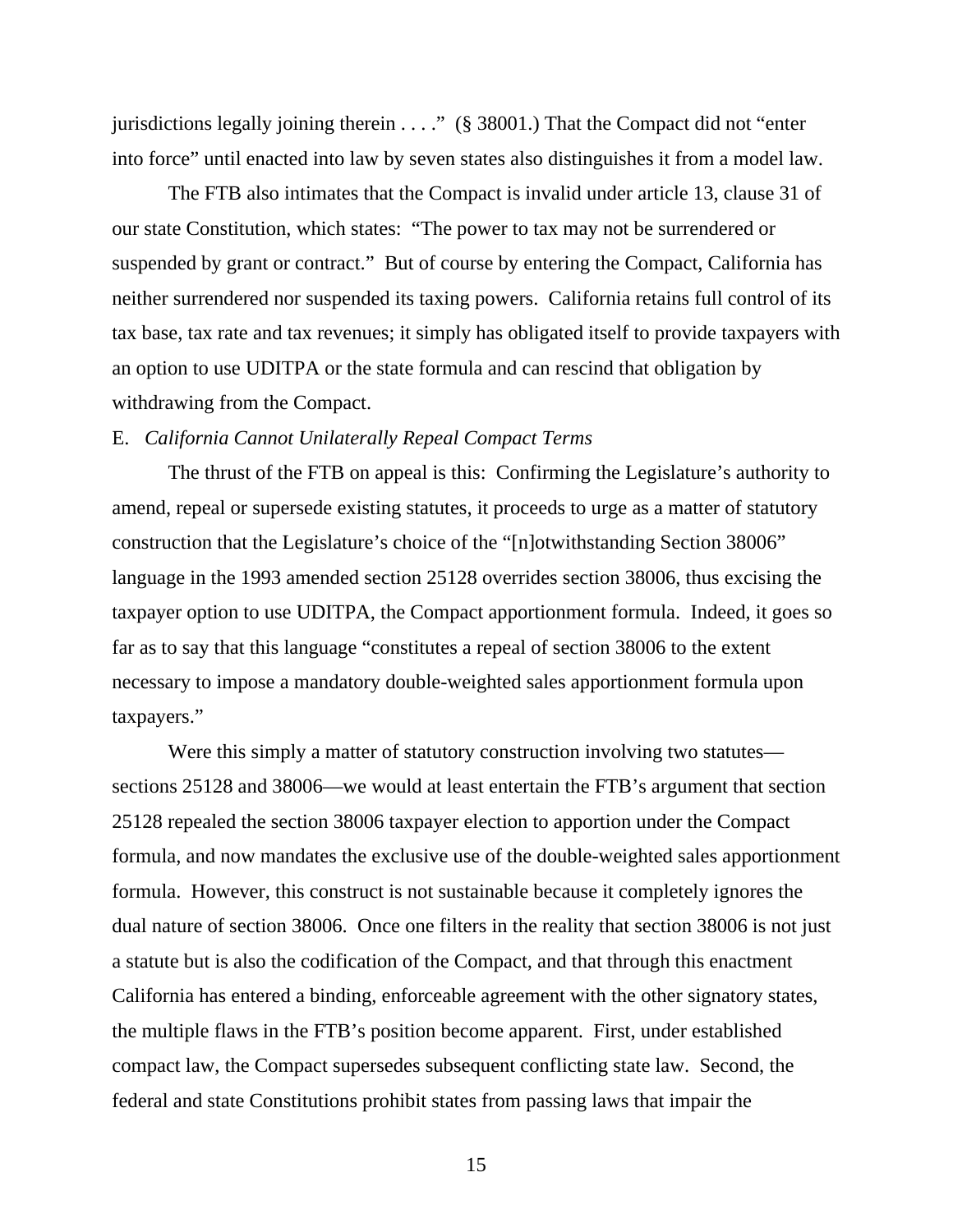obligations of contracts. And finally, the FTB's construction of the effect of the amended section 25128 runs afoul of the reenactment clause of the California Constitution.

#### 1. *The Compact Supersedes Section 25128*

 By its very nature an interstate compact shifts some of a state's authority to another state or states. Thus signatory states cede a level of sovereignty over matters covered in the Compact in favor of pursuing multilateral action to resolve a dispute or regulate an interstate affair. (*Hess v. Port Authority Trans-Hudson Corporation* (1994) 513 U.S. 30, 42; Broun on Compacts, *supra*, § 1.2.2, p. 23.) Because the Compact is both a statute and a binding agreement among sovereign signatory states, *having entered into it, California cannot, by subsequent legislation, unilaterally alter or amend its terms*. Indeed, as an interstate compact the Compact *is superior to prior and subsequent the statutory law of member states*. (*McComb v. Wambaugh*, *supra*, 934 F.2d at p. 479; *Hellmuth, supra*, 414 F.Supp. at p. 409.)

 This means that the Compact trumps section 25128, such that, contrary to the FTB's assertion, section 25128 *cannot override* the UDITPA election offered to multistate taxpayers in section 38006, article III, subdivision 1. It bears repeating that the Compact *requires* states to offer this taxpayer option. If a state could unilaterally delete this baseline uniformity provision, it would render the binding nature of the compact illusory and contribute to defeating one of its key purposes, namely to "[p]romote uniformity or compatibility in significant components of tax systems." (§ 38006, art. I, subd. 2.) Because the Compact takes precedent over subsequent conflicting legislation, these outcomes cannot come to pass.

 The FTB offers an alternative argument, namely that the UDITPA election can be superseded and repealed pursuant to the Compact's own withdrawal provision. Specifically, it casts the withdrawal clause as a flexible tool giving member states the "means of overriding any and all of its provisions, including the election and apportionment provisions. Member states can simply utilize the unrestricted withdrawal provision . . . to repeal and withdraw from the Multistate Tax Compact, in whole or in part."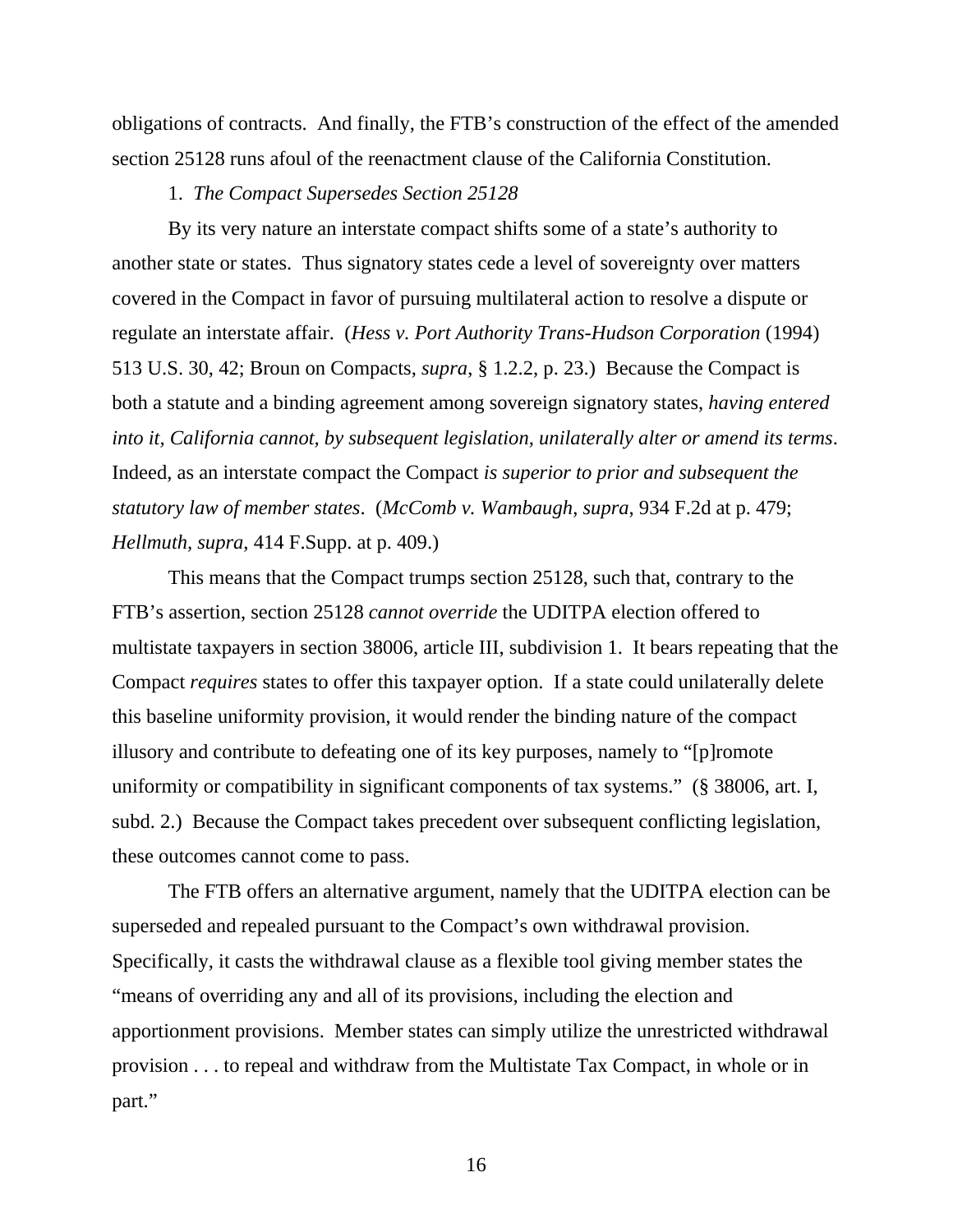As a matter of compact law, this cannot be. Having established that the Compact is a binding, valid compact, we construe and apply it according to its terms. (*Texas v. New Mexico* (1983) 462 U.S. 554, 564.) In part because compacts are agreements among sovereign states, we will not read absent terms into them or dictate relief inconsistent with their express terms. (*Alabama v. North Carolina*, *supra*, 130 S.Ct at p. 2313.)

 With these concepts in mind, it is obvious that the plain language of the withdrawal provision, enabling a party state to withdraw from the Compact "by enacting a statute repealing the same," allows only for complete withdrawal from the Compact. California has *not* withdrawn from the Compact. After withdrawal, a state remains liable for any obligations incurred prior to withdrawal. Faced with the desire to escape an obligation under the Compact, a state's only option is to withdraw completely by enacting a repealing statute. That is what the plain language says, and we will not read into that language an inconsistent term allowing for piecemeal amendment or elimination of compact provisions.

 The FTB refers us to *Alabama v. North Carolina, supra,* involving the same compact withdrawal provision, to support its position that we should not restrictively interpret the withdrawal provisions of the Compact. The FTB focuses on the following passage: "The Compact imposes no limitation on North Carolina's exercise of its statutory right to withdraw. . . . There is no restriction upon a party State's enactment of such a law . . . ." (*Alabama v. North Carolina*, *supra*, 130 S.Ct. at p. 2313, italics omitted.) However, the FTB omits the context, which is crucial. North Carolina withdrew from the compact in question by enacting a law repealing its status as a member state, *as required by the compact*. (*Id.* at p. 2304.) The plaintiffs alleged that North Carolina withdrew *in bad faith* to avoid monetary sanctions. Holding that there was no limitation on North Carolina's exercise of its withdrawal right, the Supreme Court explained that there was nothing in the compact suggesting that there were certain purposes for which the conferred withdrawal power could not be employed. (*Id*. at p. 2313.) In context, it is apparent that the case does not support the principle of partial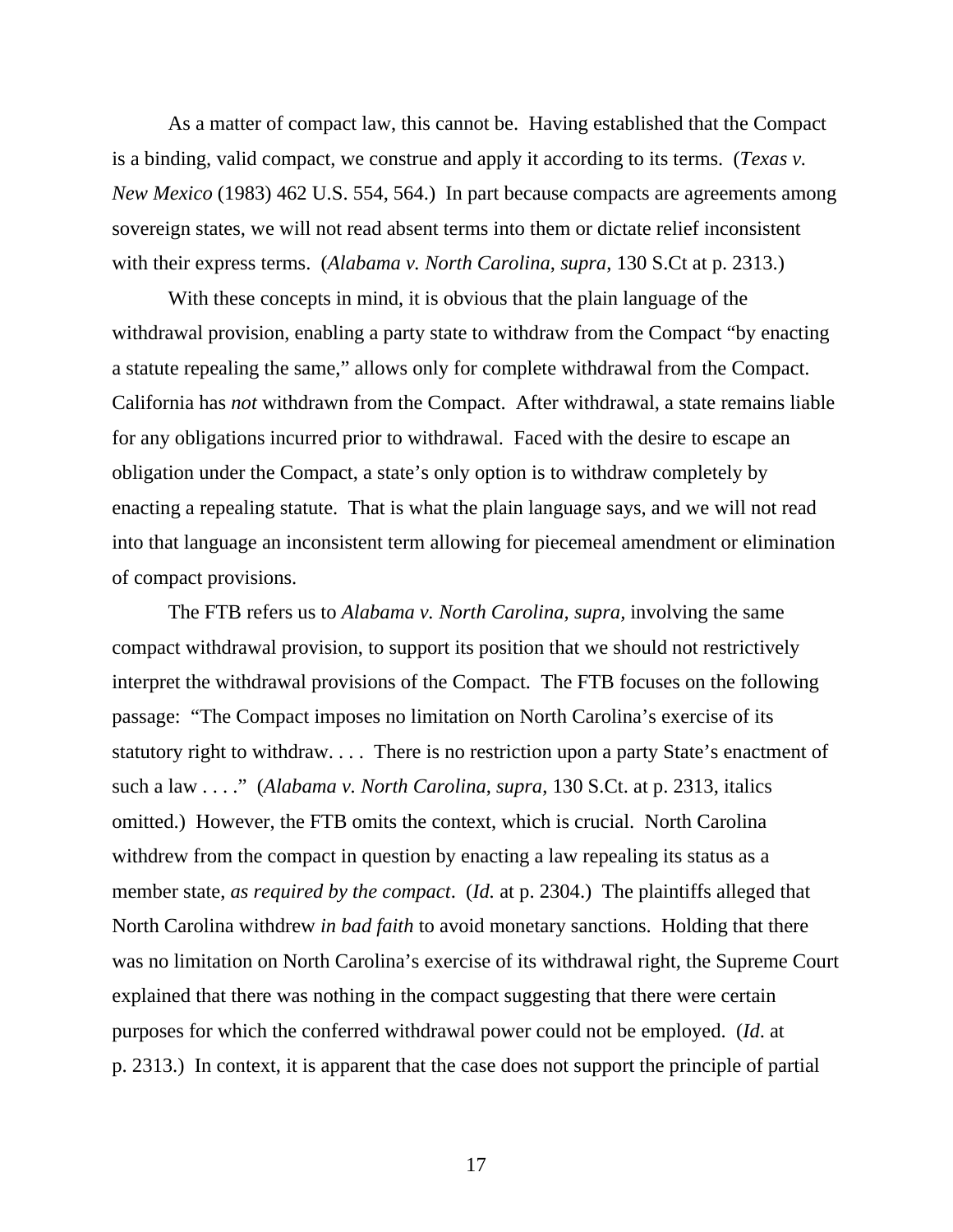withdrawal or piecemeal alteration or amendment. Rather, the withdrawal provision calls for withdrawal from the Compact by passing a law repealing the Compact, period.

 In further support of its position that the withdrawal provision should be construed to permit partial repeal or unilateral amendment, the FTB interprets the severability clause as providing for liberal construction of Compact provisions. This standard clause says that if any provision is declared invalid, the remaining provisions will not be affected. In other words, if a court declares any provision unconstitutional or invalid, it will be severed to avoid invalidation of the entire Compact. (§ 38006, art. XII.) How this clause advances the FTB's cause is not apparent to this court. It has nothing to do with liberal construction or the validity of state action to alter or amend existing Compact provisions.

 Taking a slightly different tact, the FTB points out that a number of parties to the Compact have adopted statutes over the years that deviate from the Compact's taxing provisions. According to materials furnished in the FTB's request for judicial notice and summarized in its brief, 14 of 20 member states have passed some variation of a *mandatory*, state-specific apportionment formula that departs from the Compact provisions. The states have accomplished this in a variety of ways.

 The FTB recommends that we consider the extrinsic evidence of this "course of conduct" in ascertaining whether the Compact is reasonably susceptible to an interpretation that renders its taxing provisions nonbinding and capable of being amended, superseded and repealed, in whole or part, by member states. Both parties concur that the key is whether the Compact is reasonably susceptible to the interpretation offered. (*Cedars-Sinai Medical Center v. Shewry* (2006) 137 Cal.App.4th 964, 980.)<sup>10</sup> It

 $10$  The FTB adds that "[i]n interpreting a compact, 'the parties' course of performance under the Compact is highly significant,' " quoting *Alabama v. North Carolina*, *supra*, 130 S.Ct. at page 2309. As a general statement this is highly misleading. The court's reference to the course of performance pertained to "whether, in terminating its efforts to obtain a license, North Carolina failed to take what the parties considered 'appropriate' steps . . . ." (*Alabama v. North Carolina*, *supra*, 130 S.Ct. at p. 2309.) The compact in question obligated the defendant to take appropriate steps to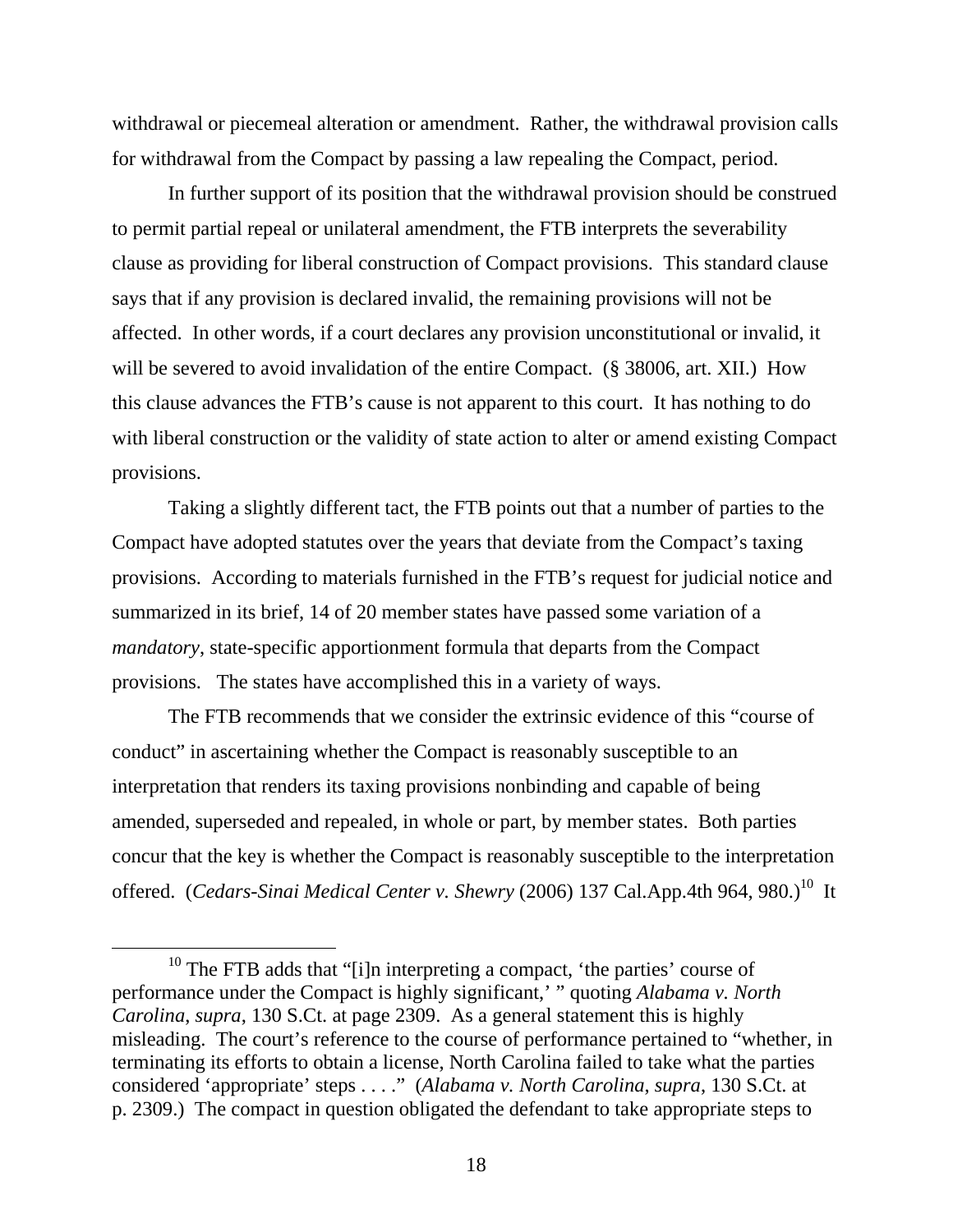is not. As we have demonstrated, the Compact's express, unambiguous terms require extending taxpayers the option of electing UDITPA, and set forth reciprocal repeal terms allowing a member state to cease its participation and reclaim its sovereignty.

 As important, the proffered interpretation runs counter to the express purposes of the Compact, which include facilitating "equitable apportionment of tax bases" and promoting "uniformity or compatibility in significant components of tax systems." (§ 38006, art. I, subds. 1, 2.) The FTB's interpretation, that the Compact does not require states to provide multistate taxpayers with the election to use the UDITPA formula, would eviscerate the availability of a common formula for all taxpayers to use as an alternative, thereby diluting a potent uniformity provision of the Compact. Moreover, the course of performance of a contract is only relevant to ascertaining the parties' intention *at the time of contracting*. (Civ. Code, § 1636; *Cedars-Sinai Medical Center v. Shewry*, *supra*, 137 Cal.App. 4th at p. 983.) The express, stated purposes of the Compact are a much truer measure of that intent than the subsequent statutory changes to state apportionment formulae.

 Similarly, the purpose of admitting course of performance evidence is grounded in common sense: "[W]hen the parties perform under a contract, without objection or dispute, they are fulfilling their understanding of the terms of the contract." (*Employers Reinsurance Co. v. Superior Court* (2008) 161 Cal.App.4th 906, 922.) The course of performance doctrine is thus premised on the assumption that one party's response to another party's action is probative of their understanding of the contract terms. But in the context of the Compact, the member states do not perform or deliver their obligations to one another, unlike a typical contract in which a party provides services or goods to the other party, who in turns monitors the first party's compliance with contract terms. Thus the foundation for finding course of performance evidence relevant and reliable is faulty.

ensure that an application to construct and operate the facility in question was filed and issued by the proper authority. (*Id.* at p. 2303.) The issue was what constituted "appropriate steps" under the compact. Of course, in this particular context, the parties' course of performance would help flesh out that concept.

 $\overline{a}$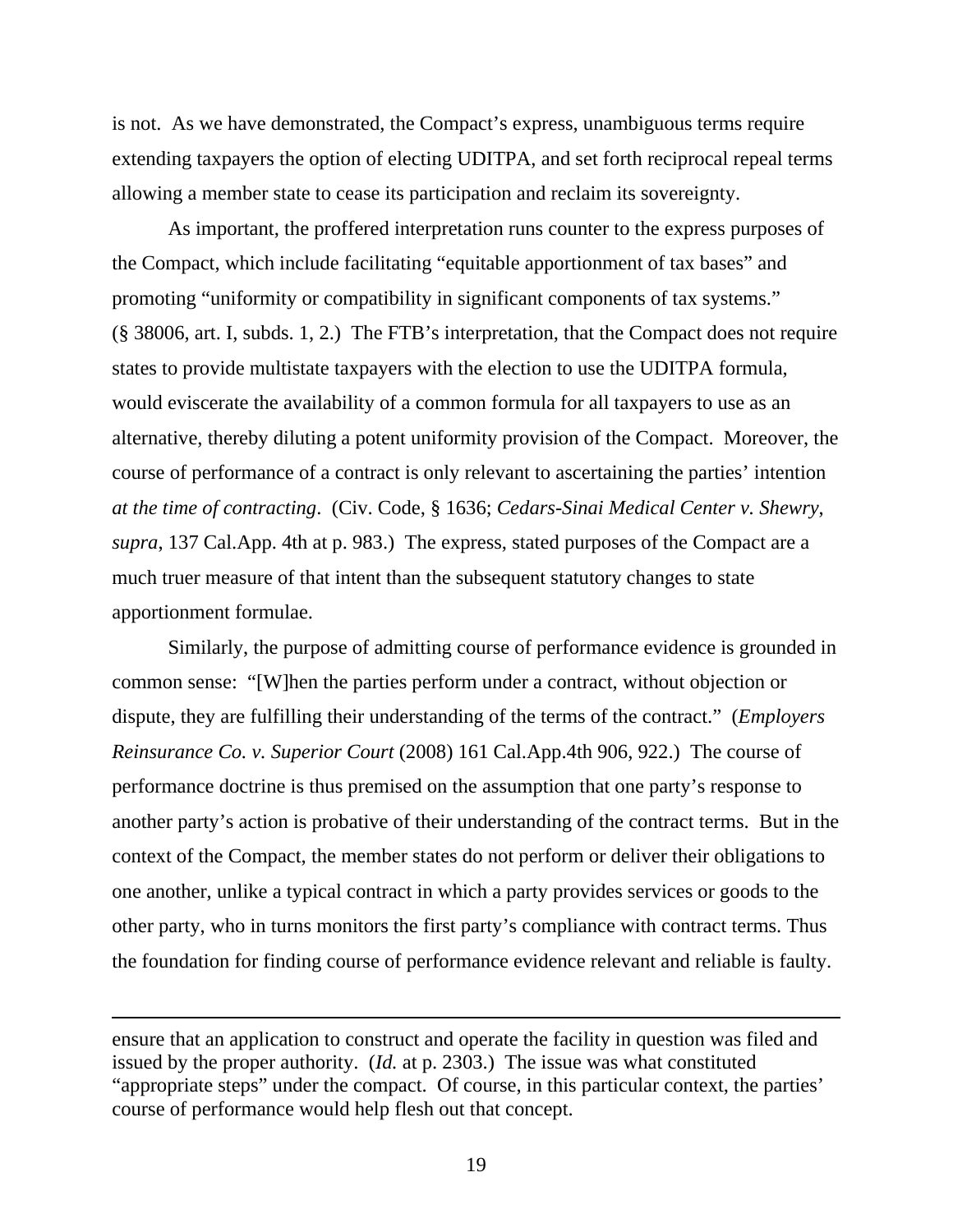For example, in *Cedars*-*Sinai*, the reviewing court concluded that course of conduct performance was *not* relevant to interpret a disputed provision because the conduct in question had nothing to do with providing incentives to monitor or enforce contract compliance. (*Cedars-Sinai Medical Center v. Shewry, supra*, 137 Cal.App.4th at p. 983.) F. *The FTB's Construction Violates the Federal and State Constitutional Prohibition Against Impairment of Contracts*

 Our federal and state Constitutions forbid enactment of state laws that impair contractual obligations. "No state shall . . . pass any . . . law impairing the obligation of contracts  $\dots$ ." (U.S. Const., art. I, § 10, cl. 1.) "A  $\dots$  law impairing the obligation of contracts may not be passed." (Cal. Const., art. I, § 9.) This constitutional prohibition extends to interstate compacts. (*Green v. Biddle* (1823) 21 U.S. 1, 12-13, 17 [Kentucky law that narrowed rights and diminished interests of landowners under compact between Kentucky and Virginia violated compact and was unconstitutional]; (*Doe v. Ward* (W.D.Pa. 2000) 124 F.Supp.2d 900, 915, fn. 20.) A construction of section 25128 that overrides and disables California's obligation under the Compact to afford taxpayers the option of apportioning income under the UDITPA formula would be unconstitutional, violative of the prohibition against impairing contracts.

## G. *The FTB's Construction Runs Afoul of the Constitutional Reenactment Rule*

The FTB is adamant that the intent of the "[n]otwithstanding Section 38006" language in section 25128 is to repeal and supersede the taxpayer election to apportion under the Compact formula. At a minimum this outcome would eliminate or rewrite article III, subdivision 1 and eliminate article IV, subdivision 9 of section 38006. However, this result flies in the face of the California Constitution, article IV, section 9, stating in part: "A statute may not be amended by reference to its title. A section of a statute may not be amended unless the section is re-enacted as amended."

 Long ago our Supreme Court expressed the purpose of the reenactment rule as avoiding " 'the enactment of statutes in terms so blind that legislators themselves [are] sometimes deceived in regard to their effect, and the public, from the difficulty of making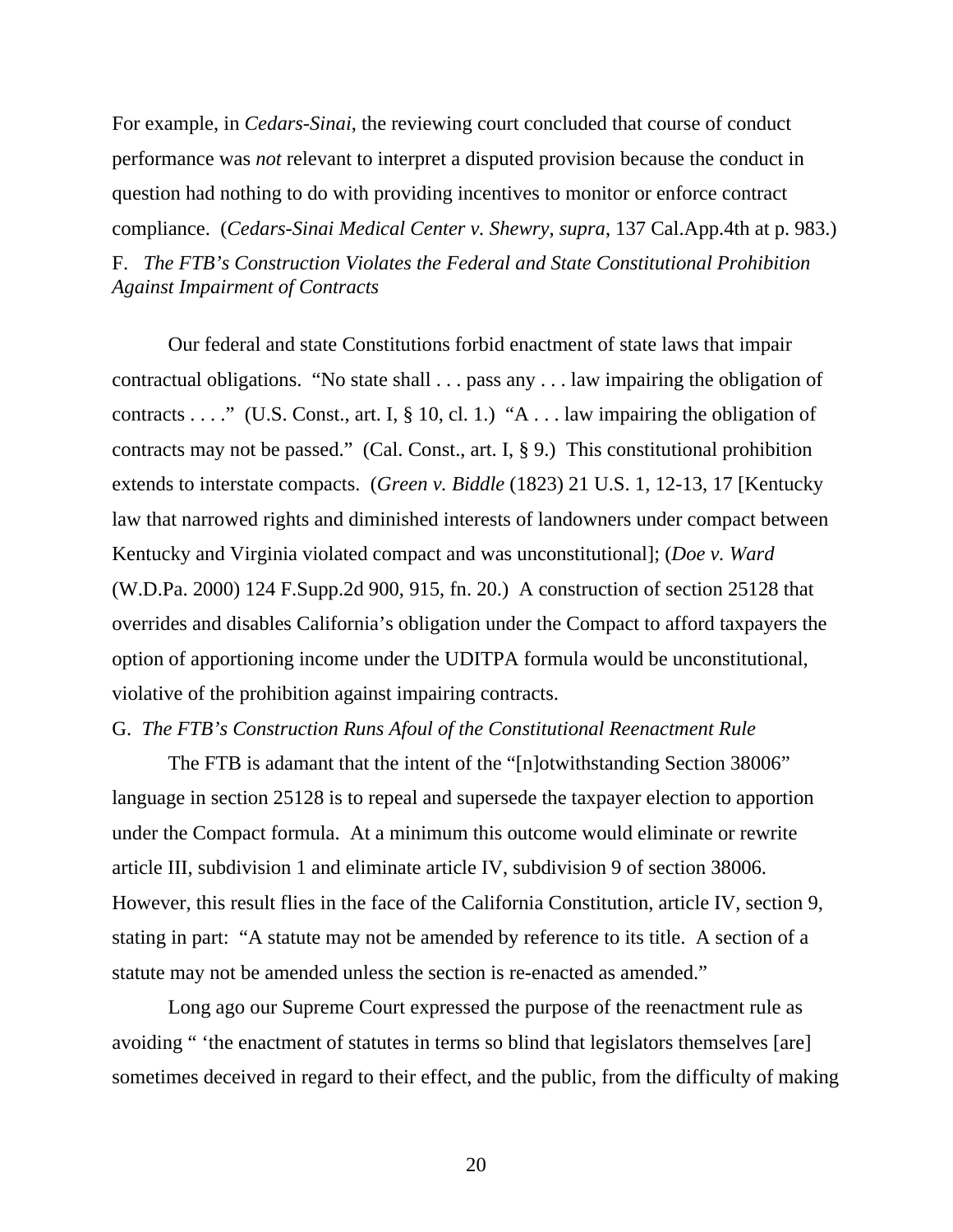the necessary examination and comparison, fail[s] to become appraised [*sic*] of the changes made in the laws.' " (*Hellman v. Shoulters* (1896) 114 Cal. 136, 152; accord *American Lung Assn. v. Wilson* (1996) 51 Cal.App.4th 743, 748.) Clearly the reenactment rule applies to acts " 'which are in terms . . . amendatory of some former act.' [Citation.]" (*American Lung Assn. v. Wilson*, *supra*, 51 Cal.App.4th at p. 749.) Its applicability does not depend on the method of amendment, but rather "on whether legislators and the public have been reasonably notified of direct changes in the law." (*Ibid*.)

 The FTB's construct would trigger the reenactment statute because it posits that the newly amended section 25128 repealed and superseded the UDITPA apportionment formula. Nonetheless, the purportedly deleted UDITPA election remains in section 38006, causing confusion such that neither the public nor legislators would have adequate notice that section 38006 had been eviscerated by the later enactment.

# **III. DISPOSITION**

The judgment of dismissal is reversed. FTB to bear costs on appeal.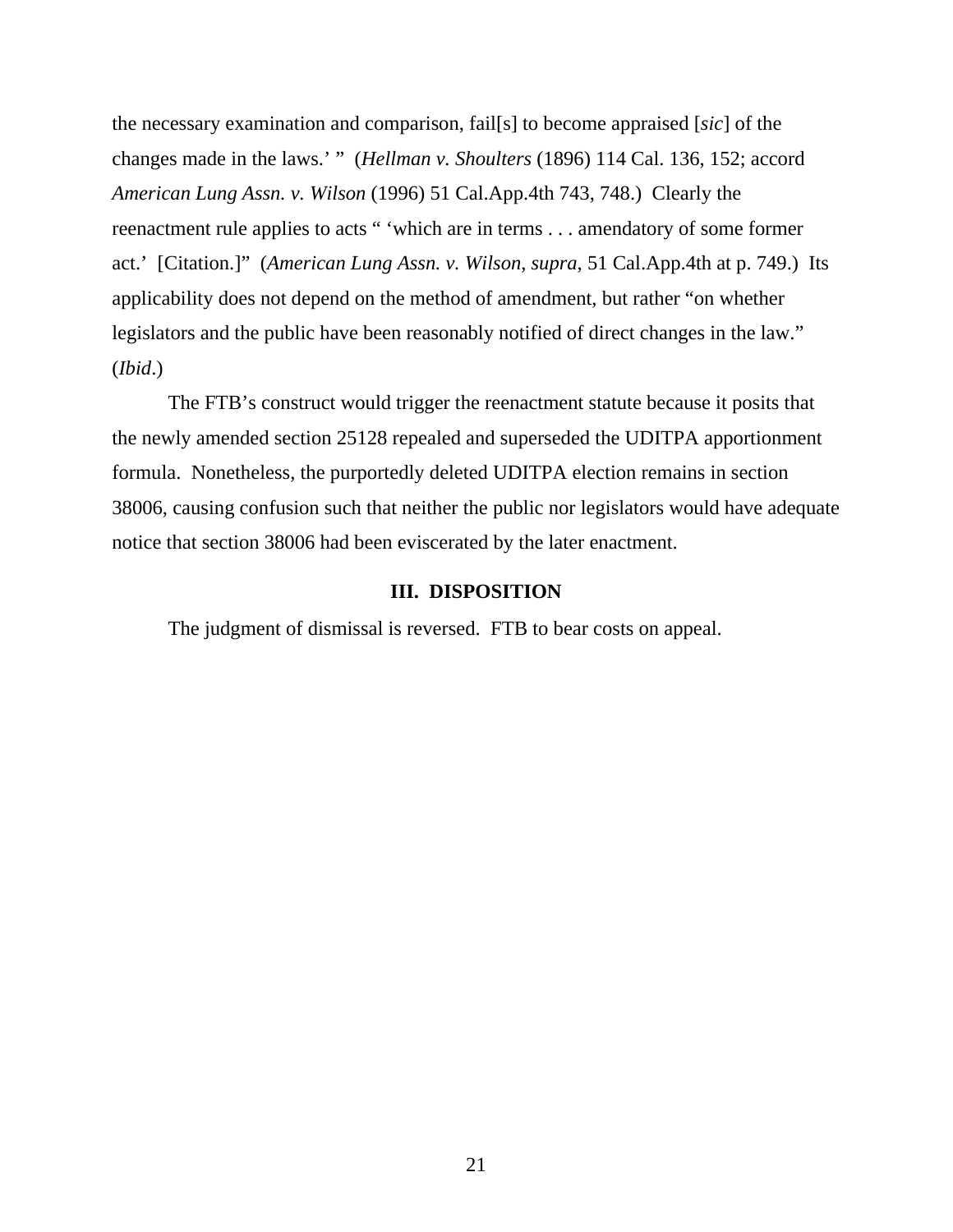Reardon, J.

 $\frac{1}{2}$  , and the contract of the contract of the contract of the contract of the contract of the contract of the contract of the contract of the contract of the contract of the contract of the contract of the contract

We concur:

Ruvolo, P.J.

\_\_\_\_\_\_\_\_\_\_\_\_\_\_\_\_\_\_\_\_\_\_\_\_\_

\_\_\_\_\_\_\_\_\_\_\_\_\_\_\_\_\_\_\_\_\_\_\_\_\_

Sepulveda, J.\*

 <sup>\*</sup> Retired Associate Justice of the Court of Appeal, First Appellate District, assigned by the Chief Justice pursuant to article VI, section 6 of the California Constitution.